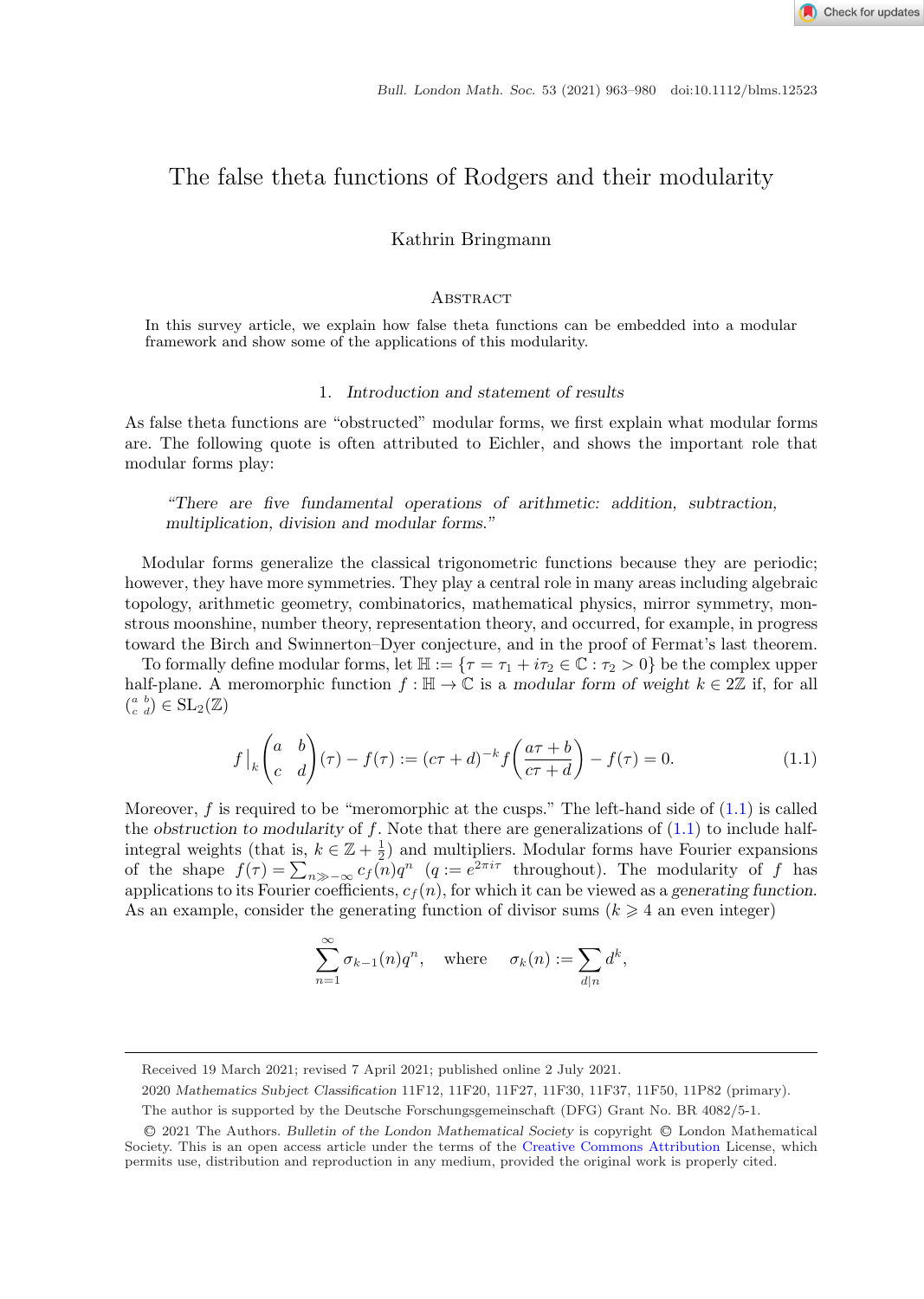which is basically (up to a constant term) a modular form of weight  $k$ . This can be used to show identities including

$$
\sigma_7(n) = \sigma_3(n) + 120 \sum_{1 \le m \le n-1} \sigma_3(m) \sigma_3(n-m).
$$

To give another example,

$$
\Theta(\tau) := \sum_{n \in \mathbb{Z}} q^{n^2}
$$

is a modular form of weight  $\frac{1}{2}$ . This function and its modularity can be used to prove identities involving sums of squares and has many applications in the theory of quadratic forms.

There are also important cases in which the obstruction to modularity is not zero but explicit and "nice." One such example is given by the weight two Eisenstein series

$$
E_2(\tau) := 1 - 24 \sum_{n=1}^{\infty} \sigma_1(n) q^n.
$$

Its obstruction to modularity is

$$
E_2\left(-\frac{1}{\tau}\right) - \tau^2 E_2(\tau) = \frac{6\tau}{\pi i}.
$$

Even more important examples are given by Ramanujan's mock theta functions, a list of  $q$ series that are reminiscent of modular forms and that were introduced by Ramanujan in his last letter to Hardy. The letter contained a list of 17 examples, including the q-hypergeometric series

$$
f(q) := \sum_{n=0}^{\infty} \frac{q^{n^2}}{(-q;q)_n^2},
$$

where  $(a;q)_n := \prod_{j=0}^{n-1} (1 - aq^j)$  for  $n \in \mathbb{N}_0 \cup \{\infty\}$ . Sander Zwegers in his PhD thesis [[46](#page-17-0)] viewed the mock theta functions as pieces of real-analytic modular forms. Ken Ono and the author then extended these results and embedded these functions into the framework of harmonic Maass forms [**[14](#page-16-0)**], which are real-analytic generalizations of modular forms. To be more precise, one "completes" the functions by adding non-holomorphic integrals of the shape

$$
\int_{-\overline{\tau}}^{i\infty} \frac{\theta(w)}{\sqrt{-i(w+\tau)}} dw
$$

to the mock theta functions, where  $\theta$  is a weight  $\frac{3}{2}$  (modular) theta function.

False *theta functions* are similar to theta functions, but with wrong sign-factors that prevent them from being modular forms. For example,

$$
\sum_{\substack{n \in \mathbb{Z} \\ n \equiv 1 \pmod{3}}} \text{sgn}(n) q^{n^2}
$$

is a false theta function; deleting the sign-factor gives a modular form. Here we use the usual convention that  $sgn(x) := \frac{|x|}{x}$  for  $x \neq 0$  and  $sgn(0) := 0$ . We see in Section [3](#page-5-0) how one can complete false theta functions following the guide of the mock theta functions.

False theta functions also possess some modular transformation properties on the rationals. Note that [\(1.1\)](#page-0-0) cannot hold for all  $\tau \in \mathbb{Q}$  as  $SL_2(\mathbb{Z})$  acts transitively on  $\mathbb{Q}$  and thus f would be zero if [\(1.1\)](#page-0-0) would hold for all  $\tau \in \mathbb{Q}$ . That is why it is natural to require the obstruction to modularity to have better properties than the original function. A *quantum modular form* [[43](#page-17-0)] is a function  $f: \mathbb{Q} \to \mathbb{C}$  whose obstruction to modularity is "nice." In our setting "nice"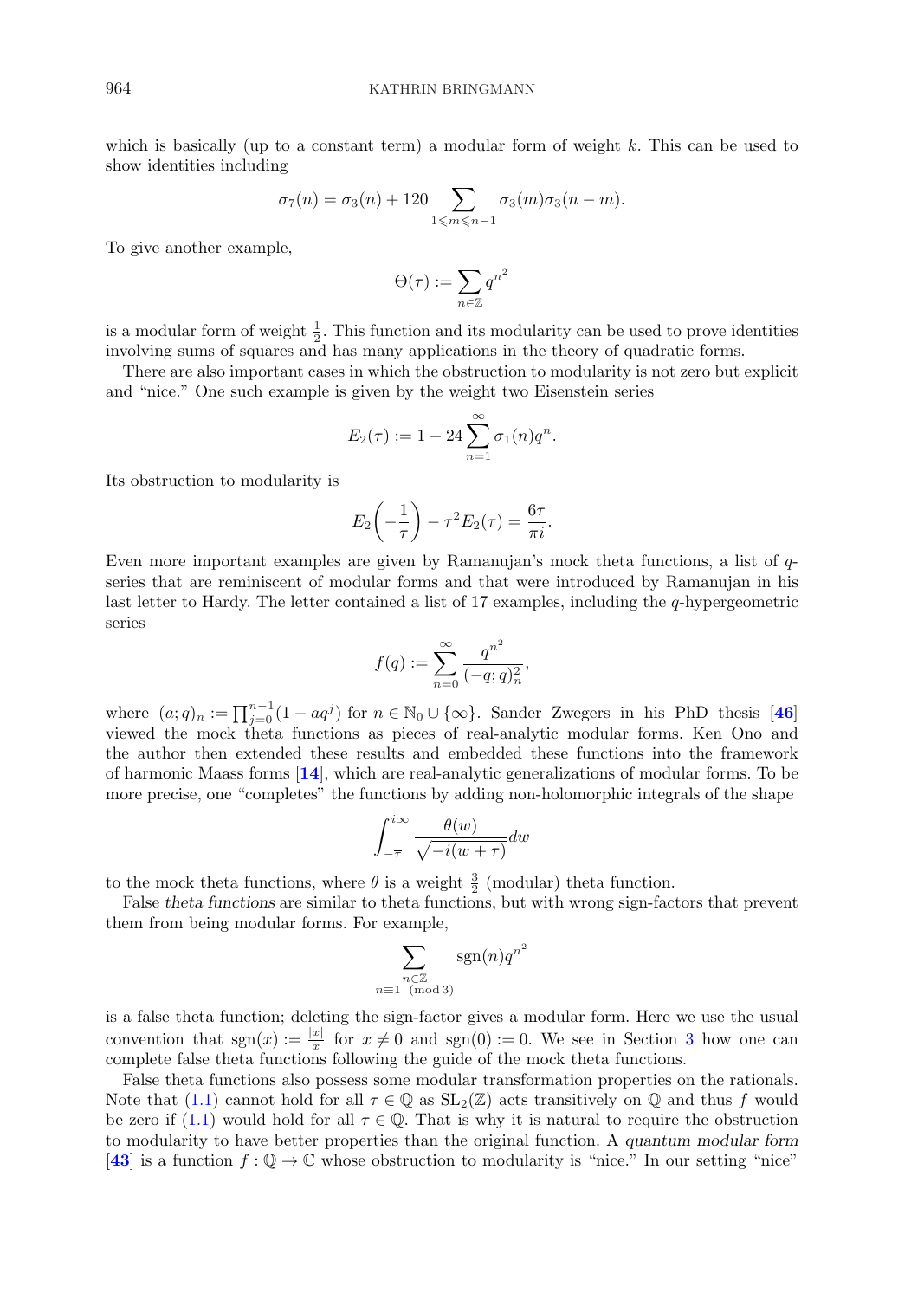means that it extends to a real-analytic function on the reals except for a finite set of points. An interesting and important source of examples is given via quantum invariants of knots and 3-manifolds [**[33](#page-17-0)**]. Further examples are given by (many) false theta functions (taking vertical limits in the upper half-plane to rational numbers).

The paper is organized as follows. In Section 2 we recall some basic facts on modular forms and Jacobi forms. In Section [3](#page-5-0) we complete false theta functions and prove modularity properties for these completions. As a first application of our completion, we explain in Section [4](#page-6-0) how to determine the asymptotic behavior of coefficients of functions involving false theta functions. As a second application, quantum modularity of certain false theta functions is discussed in Section [5.](#page-10-0) In Section [6](#page-11-0) we then explain how coefficients of meromorphic Jacobi forms relate to false theta functions. Finally, in Section [7](#page-14-0) we treat higher dimensional false theta functions.

## 2. *Preliminaries*

#### 2.1. *Modular forms and theta functions*

We start by recalling classical modular forms. In the simplest case a holomorphic function  $f: \mathbb{H} \to \mathbb{C}$  is called a *modular form of weight*  $k \in \frac{1}{2}\mathbb{Z}$  if for  $\gamma = \binom{a}{c}^b \in SL_2(\mathbb{Z})$  (if  $k \in \mathbb{Z} + \frac{1}{2}$ , then we require that  $\gamma \in \Gamma_0(4)$ , where  $\Gamma_0(N) := \{ \begin{pmatrix} a & b \\ c & d \end{pmatrix} \in SL_2(\mathbb{Z}) : c \equiv 0 \pmod{N} \}$ 

$$
f\left(\frac{a\tau+b}{c\tau+d}\right) = \left(\frac{c}{d}\right)^{2k} \varepsilon_d^{-2k} (c\tau+d)^k f(\tau),
$$

where  $\begin{pmatrix} \cdot \\ \cdot \end{pmatrix}$  is the extended Legendre symbol and  $\varepsilon_d := 1$  if  $d \equiv 1 \pmod{4}$  and  $\varepsilon_d := i$  if  $d \equiv 2 \pmod{4}$ 3 (mod 4). Moreover f is required to be "holomorphic at the cusps." We now explain the meaning of this in the integral-weight case. Since f is holomorphic and  $\binom{1}{0}$   $\in$  SL<sub>2</sub>( $\mathbb{Z}$ ), f has a Fourier expansion of the shape

$$
f(\tau) = \sum_{n \in \mathbb{Z}} c_f(n) q^n.
$$

The condition that f is "holomorphic at  $i\infty$ " means that  $c_f(n) = 0$  for  $n < 0$ . We call f a cusp *form* if it is a holomorphic modular form that vanishes at  $i\infty$  (that is,  $c_f(0) = 0$ ). If f is allowed to have a finite number of Fourier coefficients that are supported on negative q-exponents, then f is called *weakly holomorphic*. We denote the space of weakly holomorphic modular forms of weight k by  $M_k^!$ . For a weakly holomorphic modular form f, we call

$$
P_f(q) := \sum_{n<0} c_f(n)q^n
$$

the *principal part of*  $f$  (at  $i\infty$ ).

A specific example of a modular form of weight  $\frac{1}{2}$  is given by the *Dedekind's eta-function* 

$$
\eta(\tau) := q^{\frac{1}{24}} \prod_{n=1}^{\infty} (1 - q^n).
$$

To be more precise we have

$$
\eta(\tau+1) = e^{\frac{\pi i}{12}} \eta(\tau), \quad \eta\left(-\frac{1}{\tau}\right) = \sqrt{-i\tau}\eta(\tau).
$$

Throughout we define the square root using the principal branch of the logarithm.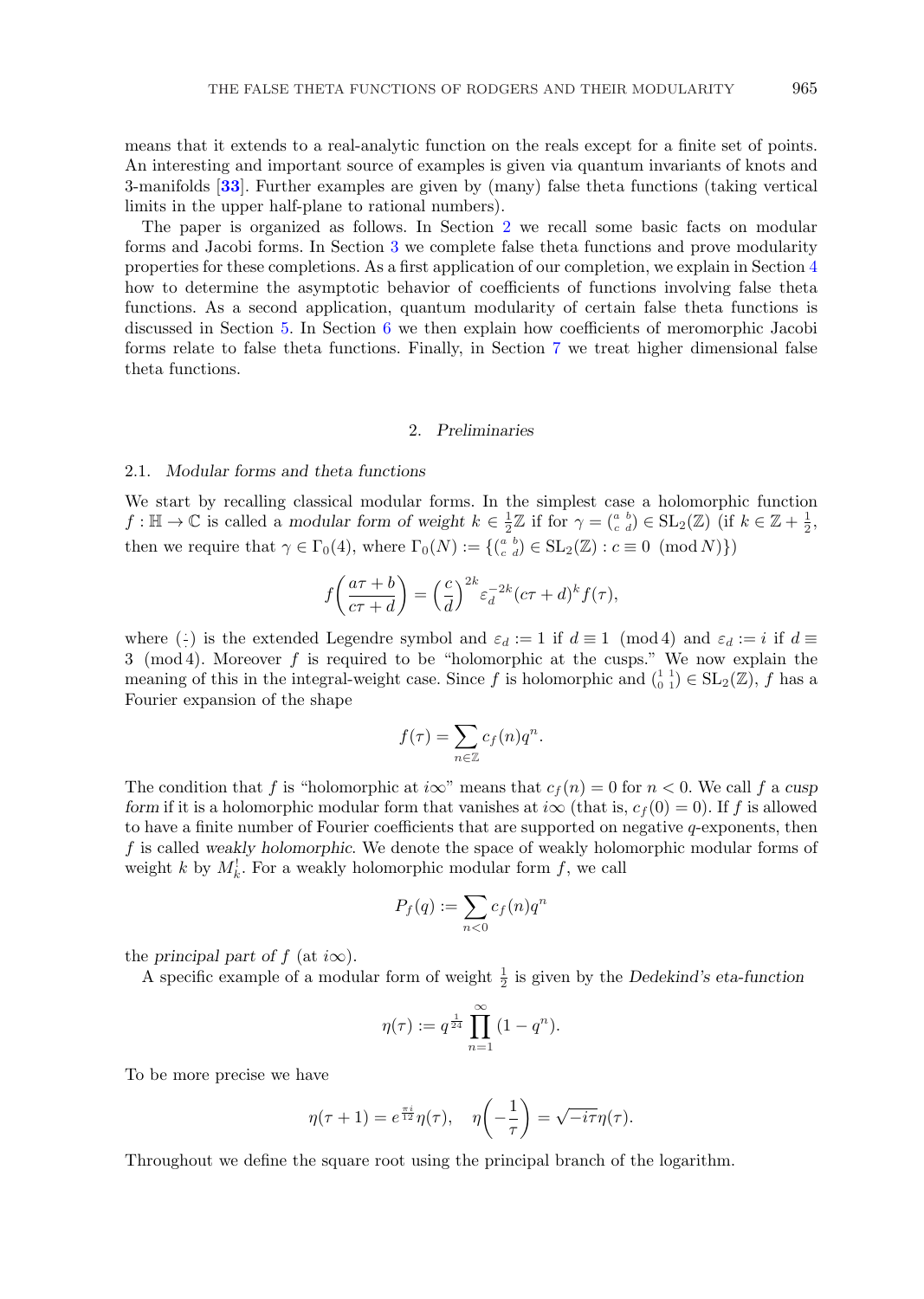<span id="page-3-0"></span>We also require certain theta functions and their transformation properties. These were studied, for example, by Shimura [[39](#page-17-0)]. For  $\nu \in \{0,1\}$ ,  $h \in \mathbb{Z}$ ,  $N, A \in \mathbb{N}$ , with  $A|N, N|hA$ , define

$$
\Theta_{\nu}(A, h, N; \tau) := \sum_{\substack{m \in \mathbb{Z} \\ m \equiv h \pmod{N}}} m^{\nu} q^{\frac{Am^2}{2N^2}}.
$$

We have the transformations

$$
\Theta_{\nu}\left(A, h, N; -\frac{1}{\tau}\right) = (-i)^{\nu} A^{-\frac{1}{2}} (-i\tau)^{\nu + \frac{1}{2}} \sum_{\substack{k \pmod{N} \\ Ak \equiv 0 \pmod{N}}} e\left(\frac{Ahk}{N^2}\right) \Theta_{\nu}(A, k, N; \tau), \tag{2.1}
$$

$$
\Theta_{\nu}(A, h, N; \tau + 2) = e\left(\frac{Ah^2}{N^2}\right) \Theta_{\nu}(A, h, N; \tau),
$$

$$
\Theta_{\nu}(A, h, N; \tau) = \sum_{\substack{g \pmod{cN} \\ g \equiv h \pmod{N}}} \Theta_{\nu}(cA, g, cN; c\tau) \qquad (c \in \mathbb{N}),
$$

where  $e(x) := e^{2\pi ix}$ . From this one can conclude that for  $M = \begin{pmatrix} a & b \\ c & d \end{pmatrix} \in \Gamma_0(2N)$  with  $2|b$ , we have

$$
\Theta_{\nu}(A, h, N; M\tau) = e\left(\frac{abAh^2}{2N^2}\right)\left(\frac{2Ac}{d}\right)\varepsilon_d^{-1}(c\tau + d)^{\nu + \frac{1}{2}}\Theta_{\nu}(A, ah, N; \tau).
$$

Also note that if  $h_1 \equiv h_2 \pmod{N}$ , then we have

$$
\Theta_{\nu}(A, h_1, N; \tau) = \Theta_{\nu}(A, h_2, N; \tau), \quad \Theta_{\nu}(A, -h, N; \tau) = (-1)^{\nu} \Theta_{\nu}(A, h, N; \tau).
$$

#### 2.2. *Jacobi forms*

Jacobi forms were first systematically studied by Eichler and Zagier [**[23](#page-16-0)**]. They play an important role in number theory and other areas, including the theory of Siegel modular forms (note that there is an important lift, the so-called Saito–Kurokawa lift which maps modular forms to Siegel modular forms; this lift can be constructed using Jacobi forms, see [**[1, 36, 41](#page-16-0)**]), the study of central L-values and derivatives of twisted elliptic curves [**[25](#page-16-0)**], and in the theory of umbral moonshine [**[18](#page-16-0)**], just to name a few. Roughly speaking, a *Jacobi form* is a function  $\phi: \mathbb{C} \times \mathbb{H} \to \mathbb{C}$ , which satisfies two transformations similar to the transformations of elliptic functions and of modular forms. To give a more precise definition, let  $k, m \in \mathbb{N}$ . A *holomorphic Jacobi form* of weight k and index m on  $SL_2(\mathbb{Z})$  is a holomorphic function  $\phi : \mathbb{C} \times \mathbb{H} \to \mathbb{C}$ satisfying.

(1) For all  $\binom{a}{c}$   $\in$  s<sub>L2</sub>( $\mathbb{Z}$ ), we have that

$$
\phi\left(\frac{z}{c\tau+d};\frac{a\tau+b}{c\tau+d}\right) = (c\tau+d)^k e\left(\frac{cmz^2}{c\tau+d}\right)\phi(z;\tau). \tag{2.2}
$$

(2) For all  $\lambda, \mu \in \mathbb{Z}$ , we have that

$$
\phi(z + \lambda \tau + \mu; \tau) = e(-m(\lambda^2 \tau + 2\lambda z))\phi(z; \tau).
$$
\n(2.3)

(3) The function  $\phi$  has a Fourier expansion of the form  $(\zeta := e^{2\pi i z})$ 

$$
\phi(z;\tau) = \sum_{\substack{n,r \in \mathbb{Z} \\ 4mn \ge r^2}} c_{\phi}(n,r) q^n \zeta^r.
$$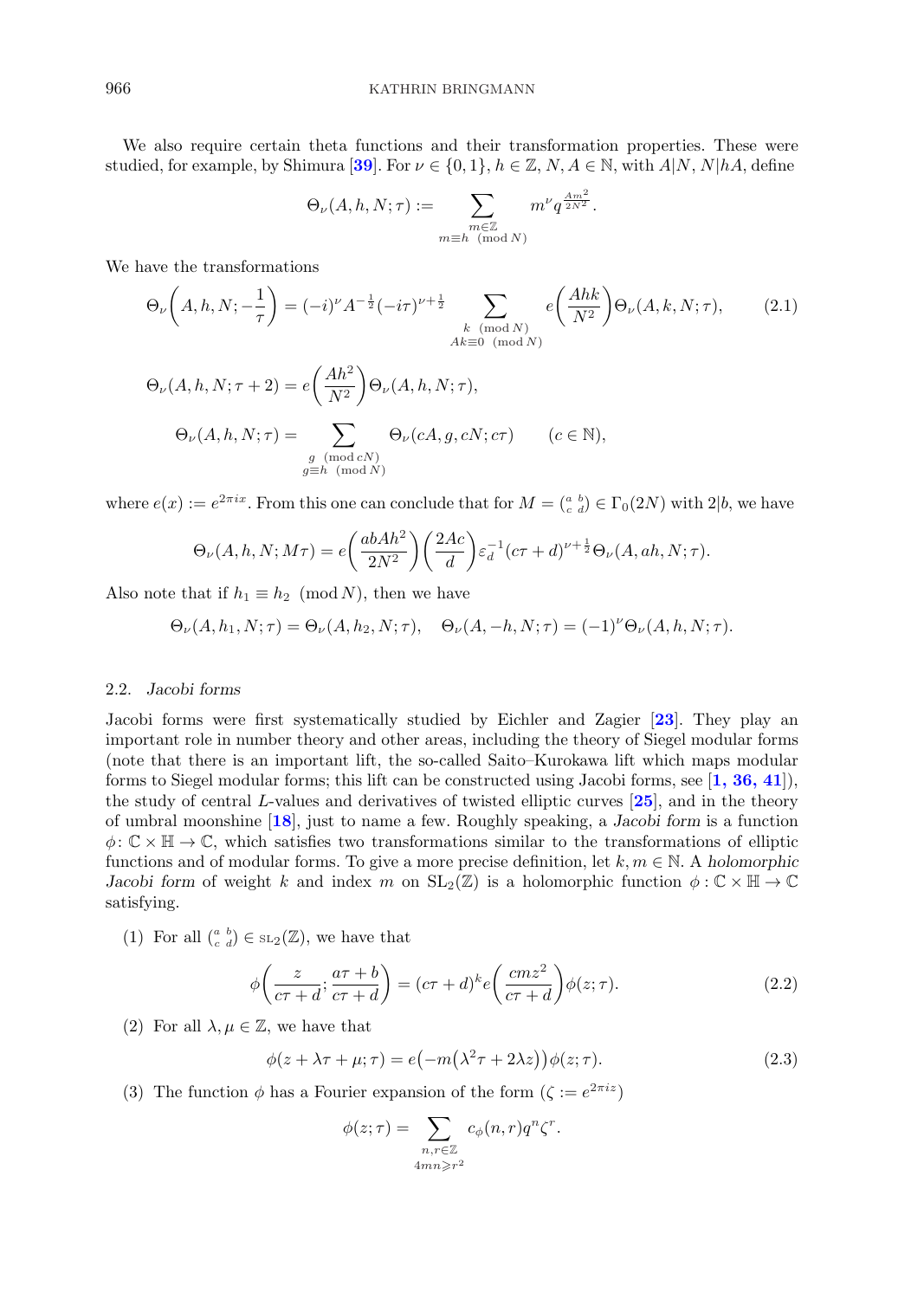<span id="page-4-0"></span>Note that one can generalize this definition to include half-integral weight and/or half-integral index and/or multipliers. A particular example of a Jacobi form (of weight and index  $\frac{1}{2}$ ) is given by the *Jacobi theta function*

$$
\vartheta(z;\tau) := i \sum_{n \in \mathbb{Z}} (-1)^n q^{\frac{1}{2}(n+\frac{1}{2})^2} \zeta^{n+\frac{1}{2}}.
$$
\n(2.4)

To be more precise it satisfies

$$
\vartheta(z+1;\tau) = -\vartheta(z;\tau), \quad \vartheta(z+\tau;\tau) = -e^{-\pi i \tau - 2\pi i z} \vartheta(z;\tau),
$$

$$
\vartheta(z;\tau+1) = e^{\frac{\pi i}{4}} \vartheta(z;\tau), \quad \vartheta\left(\frac{z}{\tau}; -\frac{1}{\tau}\right) = -i\sqrt{-i\tau}e^{\frac{\pi i z^2}{\tau}} \vartheta(z;\tau).
$$

Jacobi forms are related to modular forms in various ways, one of which we recall here. It is a classical result that Fourier coefficients (in  $z$ ) of holomorphic Jacobi forms are modular forms [[23](#page-16-0)]. This follows from the so-called theta decomposition. To state it, define for  $a \in \mathbb{Z}$ and  $m \in \mathbb{N}$ 

$$
\vartheta_{m,a}(z;\tau) := \sum_{\substack{r \in \mathbb{Z} \\ r \equiv a \pmod{2m}}} q^{\frac{r^2}{4m}} \zeta^r.
$$

These theta functions are examples of weight  $\frac{1}{2}$  and index m Jacobi forms. In particular, we have

$$
\vartheta_{m,a}(z;\tau+1) = e\left(\frac{a^2}{4m}\right)\vartheta_{m,a}(z;\tau),\tag{2.5}
$$

$$
\vartheta_{m,a}\left(\frac{z}{\tau};-\frac{1}{\tau}\right) = \sqrt{\frac{\tau}{2mi}}e\left(\frac{mz^2}{\tau}\right) \sum_{b \pmod{2m}} e\left(-\frac{ab}{2m}\right)\vartheta_{m,b}(z;\tau). \tag{2.6}
$$

Now recall that the Fourier coefficients  $c_{\phi}(n, r)$  of a Jacobi form  $\phi$  only depend on  $4mn - r^2$ and r (mod 2m) (which follows from [\(2.3\)](#page-3-0)). Thus, one can define for  $N \in \mathbb{N}_0$  and for any  $r \in \mathbb{Z}$ satisfying  $r \equiv a \pmod{2m}$ ,

$$
c_a(N) := c_{\phi}\bigg(\frac{N+r^2}{4m}, r\bigg).
$$

Here, we set  $c_a(N) := 0$  if  $N \neq -a^2 \pmod{4m}$ . We then define for  $a \in \mathbb{Z}/2m\mathbb{Z}$  the generating functions

$$
h_a(\tau) := \sum_{N=0}^{\infty} c_a(N) q^{\frac{N}{4m}}.
$$

Then  $\phi$  has the *theta decomposition*,

$$
\phi(z;\tau) = \sum_{a \pmod{2m}} h_a(\tau) \vartheta_{m,a}(z;\tau). \tag{2.7}
$$

Using  $(2.2)$  as well as  $(2.5)$  and  $(2.6)$ , one may show that the functions  $h_a$  transform like vector-valued modular forms. To be more precise, we have

$$
h_a(\tau+1) = e\left(\frac{-a^2}{4m}\right)h_a(\tau), \quad h_a\left(-\frac{1}{\tau}\right) = \frac{\tau^k}{\sqrt{-2im\tau}} \sum_{b \pmod{2m}} e\left(\frac{ab}{2m}\right)h_b(\tau). \tag{2.8}
$$

The decomposition  $(2.7)$  gives an isomorphism between Jacobi forms of weight k and index m and vector-valued modular forms satisfying (2.8).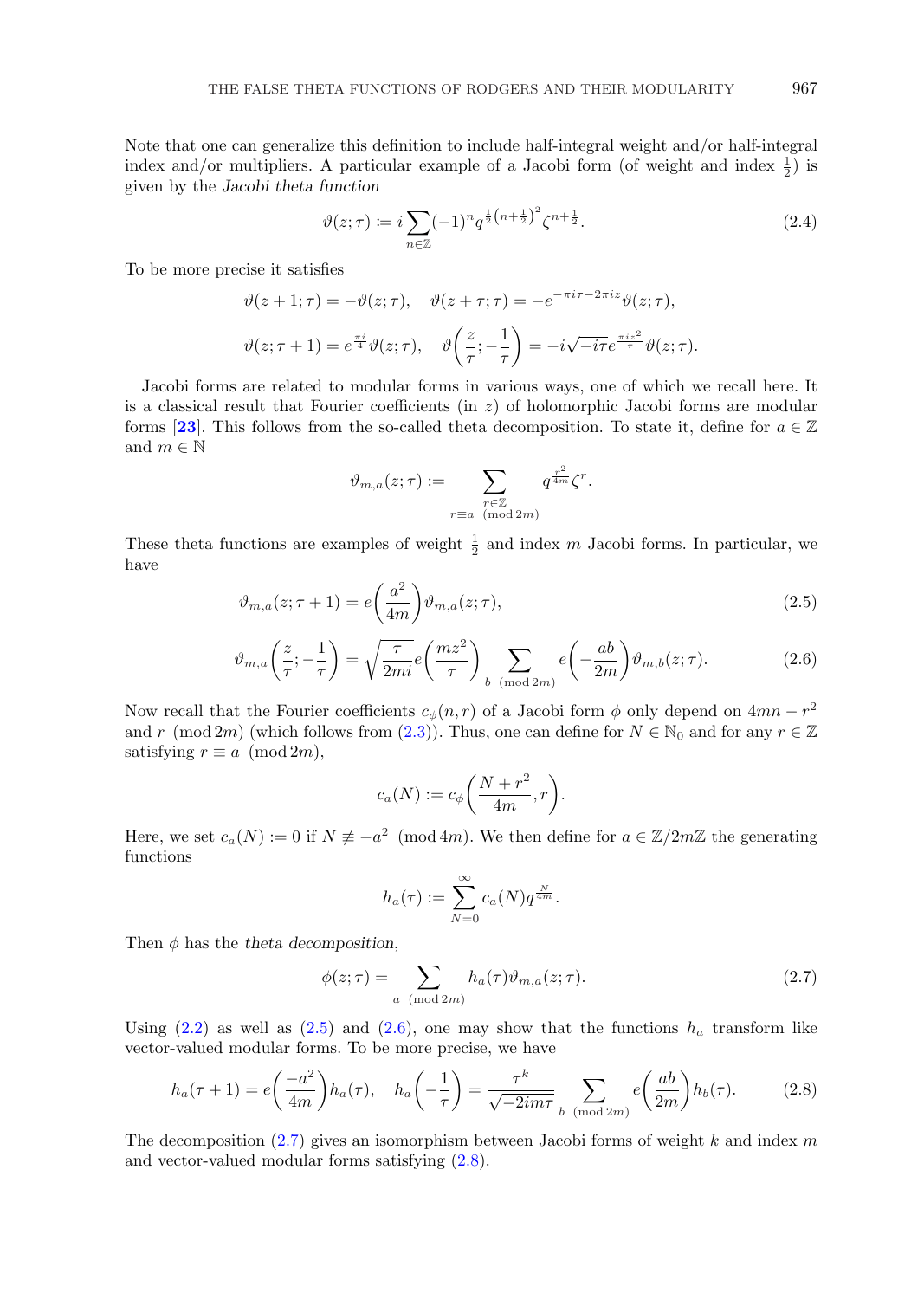## <span id="page-5-0"></span>968 KATHRIN BRINGMANN

#### 3. *False theta functions and their completions*

In this section we describe the modular completions found in [**[13](#page-16-0)**] for the false theta functions. These parallel the situation with mock theta functions in contrast to what one may predict from the above quote by Ramanujan. For simplicity, I describe our results in a special case. That is, we consider the following false Jacobi theta function:

$$
\psi(z;\tau) := i \sum_{n \in \mathbb{Z}} \text{sgn}\left(n + \frac{1}{2}\right)(-1)^n q^{\frac{1}{2}\left(n + \frac{1}{2}\right)^2} \zeta^{n + \frac{1}{2}}.
$$
\n(3.1)

Although the function  $\psi$  is invariant under  $T := \begin{pmatrix} 1 & 1 \\ 0 & 1 \end{pmatrix}$ , it does not transform invariantly under  $S := \begin{pmatrix} 0 & -1 \\ 1 & 0 \end{pmatrix}$ . Note that removing the sign-factor yields the Jacobi theta function [\(2.4\)](#page-4-0), thus a Jacobi form.

To repair the broken modularity in the case of  $\psi(z;\tau)$ , we define, for  $\tau, w \in \mathbb{H}$  and  $z \in \mathbb{C}$ with

$$
\widehat{\psi}(z;\tau,w) \coloneqq i \sum_{n \in \mathbb{Z}} \operatorname{erf}\left(-i\sqrt{\pi i (w-\tau)} \left(n+\frac{1}{2}+\frac{z_2}{\tau_2}\right)\right) (-1)^n q^{\frac{1}{2}\left(n+\frac{1}{2}\right)^2} \zeta^{n+\frac{1}{2}},
$$

where for  $w \in \mathbb{C}$ , let  $w_2 := \text{Im}(w)$ , and where  $\text{erf}(z) := \frac{2}{\sqrt{\pi}} \int_{0}^{z}$  $\theta$ e−w<sup>2</sup> dw denotes the *error function*. Note that

$$
\lim_{t \to \infty} \widehat{\psi}(z; \tau, \tau + it + \varepsilon) = \psi(z; \tau)
$$

if  $-\frac{1}{2} < \frac{z_2}{\tau_2} < \frac{1}{2}$  and  $\varepsilon > 0$  arbitrary. In that sense  $\hat{\psi}$  may be viewed as completion of  $\psi$ . The following theorem from [[13](#page-16-0)] gives the modular properties of  $\hat{\psi}$ .

THEOREM 3.1. The function  $\hat{\psi}$  transforms like a Jacobi form. To be more precise, we have *for*  $M = \begin{pmatrix} a & b \\ c & d \end{pmatrix} \in SL_2(\mathbb{Z})$  *and*  $m, r \in \mathbb{Z}$ 

$$
\widehat{\psi}\left(\frac{z}{c\tau+d};\frac{a\tau+b}{c\tau+d},\frac{aw+b}{cw+d}\right) = \chi_{\tau,w}(M)\,\nu_{\eta}(M)^3(c\tau+d)^{\frac{1}{2}}e^{\frac{\pi icz^2}{c\tau+d}}\widehat{\psi}(z;\tau,w),
$$

$$
\widehat{\psi}(z+m\tau+r;\tau,w) = (-1)^{m+r}q^{-\frac{m^2}{2}}\zeta^{-m}\widehat{\psi}(z;\tau,w).
$$

*Sketch of proof.* Define

$$
\widetilde{\psi}(z;\tau,w):=\sqrt{i(w-\tau)}\widehat{\psi}(z;\tau,w).
$$

One can show that the series defining  $\widetilde{\psi}$  converges to a holomorphic function of w. We next write

$$
\widetilde{\psi}(z;\tau,w) = e^{-\frac{\pi i z_1^2 \tau}{\tau_2^2}} \sum_{n \in \mathbb{Z} + \frac{1}{2}} F_{\tau,w} \left( n + \frac{z_2}{\tau_2} \right) e^{2\pi i n \left( -\frac{\text{Im}(z\overline{\tau})}{\tau_2} + \frac{1}{2} \right)},\tag{3.2}
$$

where

$$
F_{\tau,w}(x) := \sqrt{i(w-\tau)} \text{erf}\left(-i\sqrt{\pi i(w-\tau)}x\right) e^{\pi ix\tau}.
$$

Changing variables  $(z, \tau, w) \mapsto (\frac{z}{\tau}, -\frac{1}{\tau}, -\frac{1}{w})$  in (3.2), we obtain

$$
\widetilde{\psi}\left(\frac{z}{\tau};-\frac{1}{\tau},\frac{w}{\tau}\right) = e^{\frac{\pi i (\text{Im}(z\overline{\tau}))^2}{\tau \tau_2^2} + \pi i \left(\frac{z_2}{\tau_2} + \frac{1}{2}\right)} \sum_{r \in \mathbb{Z}} F_{-\frac{1}{\tau},-\frac{1}{w}}\left(r + \frac{1}{2} + \frac{\text{Im}(z\overline{\tau})}{\tau_2}\right) e^{2\pi i r \left(\frac{z_2}{\tau_2} + \frac{1}{2}\right)}.\tag{3.3}
$$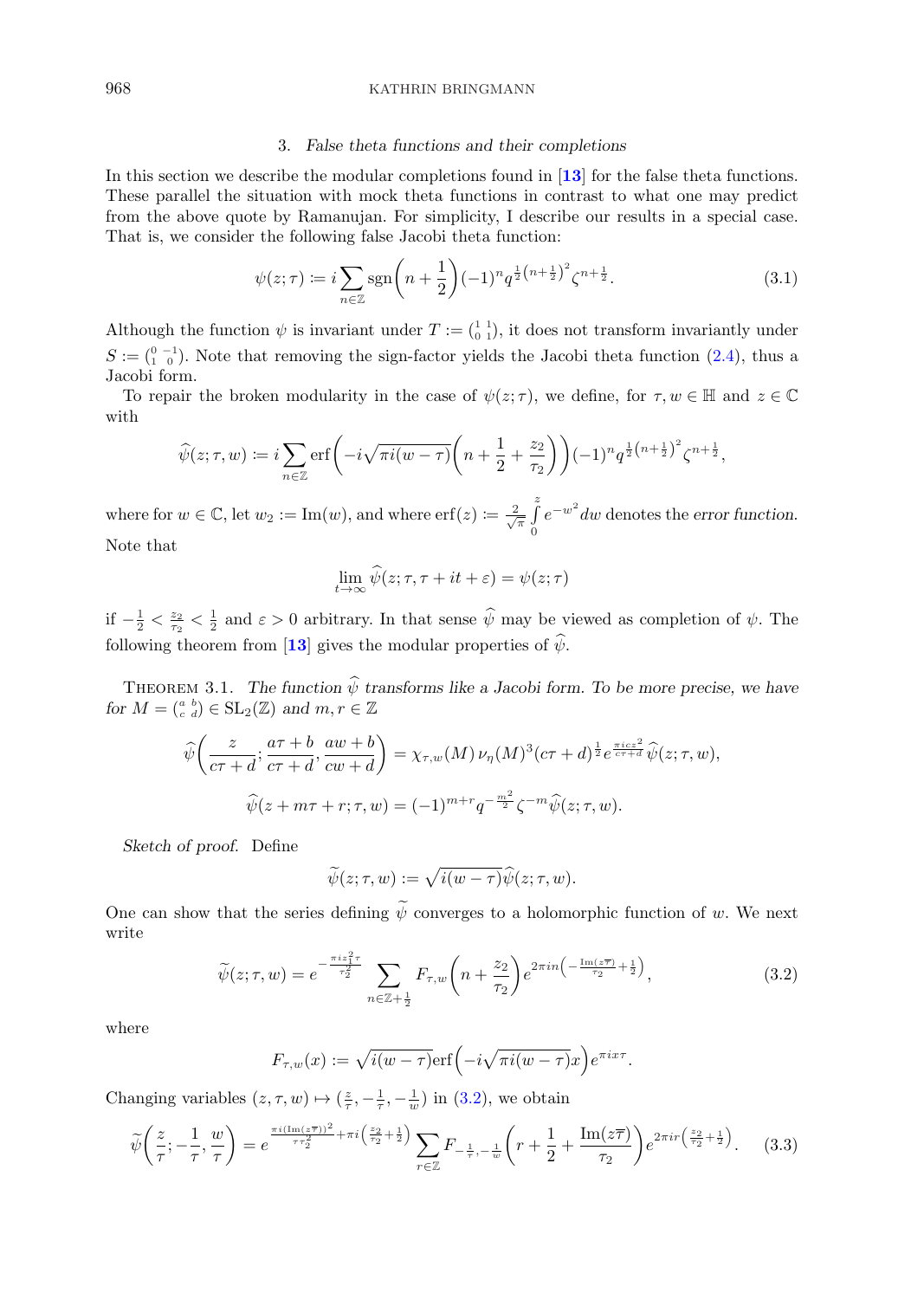<span id="page-6-0"></span>Let F be the Fourier transform of  $f : \mathbb{R} \to \mathbb{C}$ , defined by

$$
\mathcal{F}(f)(x) := \int_{\mathbb{R}} f(y)e^{-2\pi i xy} dy.
$$

Then it is easy to verify that

$$
\mathcal{F}(F_{\tau,w})(x) = (-i)^{-\frac{1}{2}} \sqrt{w} F_{-\frac{1}{\tau},-\frac{1}{w}}(x).
$$

Using this and elementary properties of Fourier transforms, we obtain that  $(3.3)$  equals

$$
\frac{(-i)^{-\frac{1}{2}}}{\sqrt{w}}e^{\frac{\pi i(\text{Im}(z\overline{\tau}))^2}{\tau \tau_2^2}+\pi i\left(\frac{z_2}{\tau_2}+\frac{1}{2}\right)}\sum_{r\in\mathbb{Z}}F_{\tau,w}\left(-r+\frac{z_2}{\tau_2}+\frac{1}{2}\right)e^{2\pi i\left(r-\frac{z_2}{\tau_2}-\frac{1}{2}\right)\left(\frac{1}{2}+\frac{\text{Im}(z\overline{\tau})}{\tau_2}\right)}.
$$

Changing  $r \mapsto -r$  and simplifying gives the claim.

### 4. *Asymptotics of mixed false theta functions*

We call linear combinations of false theta functions multiplied by modular forms *mixed false theta functions*. Before describing how to determine the asymptotic behavior of such functions, let me recall the situation for weakly holomorphic modular forms using an explicit example. A *partition* of  $n \in \mathbb{N}_0$  is a non-increasing sequence of positive integers, which sum to n. We let  $p(n)$  denote the number of partitions of n and set  $p(0) := 1$ . For example, the partitions of 5 are given by

5,  $4+1$ ,  $3+2$ ,  $3+1+1$ ,  $2+2+1$ ,  $2+1+1+1$ ,  $1+1+1+1$ ,

so that  $p(5) = 7$ . Euler proved that the partition generating function has a nice representation as infinite product. Namely, we have that

$$
p(q) := \sum_{n=0}^{\infty} p(n)q^n = \prod_{n=1}^{\infty} \frac{1}{1 - q^n} = \frac{q^{\frac{1}{24}}}{\eta(\tau)},
$$
\n(4.1)

so (up to a q-power) a weakly holomorphic modular form of weight  $-\frac{1}{2}$ . This product representation has many important consequences. For example, as Euler deduced from it a recurrence formula for  $p(n)$  which enables one to compute much higher values of  $p(n)$  than by more naive methods. To be more precise, using the Pentagonal Number Theorem

$$
(q;q)_{\infty} = \sum_{n \in \mathbb{Z}} (-1)^n q^{\frac{n(3n+1)}{2}}
$$

we have that

$$
p(n) = \sum_{k=1}^{n} (-1)^{k+1} \left( p \left( n - \frac{k(3k-1)}{2} \right) + p \left( n - \frac{k(3k+1)}{2} \right) \right).
$$

Even better, Rademacher [**[37](#page-17-0)**] used the modularity of (4.1) to give an exact, infinite summation formula for  $p(n)$ , as in the following theorem. Before stating the result, define the Kloostermantype sums

$$
A_k(n) := \sum_{\substack{0 \le h < k \\ \gcd(h,k)=1}} \omega_{h,k} e^{-\frac{2\pi i n h}{k}},
$$

where

$$
\omega_{h,k} := \exp(\pi i s(h,k)).
$$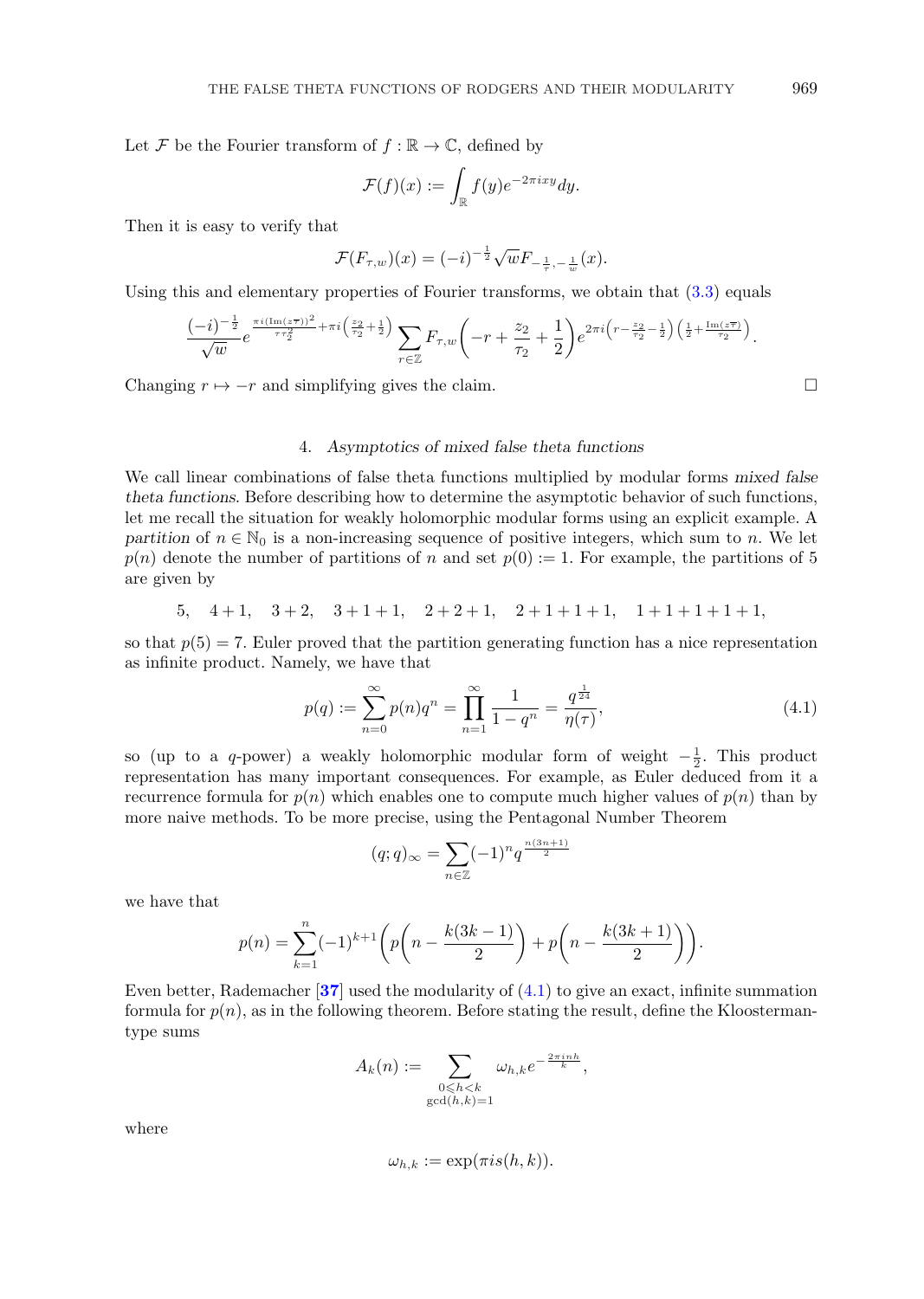Here

$$
s(h,k) := \sum_{\mu \pmod{k}} \left( \left( \frac{\mu}{k} \right) \right) \left( \left( \frac{h\mu}{k} \right) \right)
$$

is the usual *Dedekind sum*, where for  $x \in \mathbb{R}$  we set

$$
((x)) := \begin{cases} x - \lfloor x \rfloor - \frac{1}{2} & \text{if } x \in \mathbb{R} \setminus \mathbb{Z}, \\ 0 & \text{if } x \in \mathbb{Z}. \end{cases}
$$

Moreover, we define the *modified Bessel function* (of the first kind)

$$
I_{\kappa}(x) := \sum_{m=0}^{\infty} \frac{1}{m! \Gamma(m + \kappa + 1)} \left(\frac{x}{2}\right)^{2m + \kappa},
$$

where Γ denotes the Gamma-function.

THEOREM 4.1 (Rademacher). If  $n \in \mathbb{N}$ , then

$$
p(n) = \frac{2\pi}{(24n-1)^{\frac{3}{4}}} \sum_{k=1}^{\infty} \frac{A_k(n)}{k} I_{\frac{3}{2}}\left(\frac{\pi\sqrt{24n-1}}{6k}\right).
$$

*In particular, as*  $n \to \infty$  *we have that* 

$$
p(n) \sim \frac{1}{4\sqrt{3n}} e^{\pi \sqrt{\frac{2n}{3}}}.
$$

*Sketch of proof.* The proof uses the so-called Circle Method [**[28](#page-17-0)**]. To summarize the idea, suppose that one is interested in the asymptotic behavior of some sequence  $\{a(n)\}\;$  as  $n \to \infty$ . One builds a generating function out of this sequence

$$
A(q) := \sum_{n=0}^{\infty} a(n)q^n,
$$

which is supposed to be scaled so that  $A$  has radius of convergence equal to one. Cauchy's theorem then gives, for  $n \in \mathbb{N}$ , the formula

$$
a(n) = \frac{1}{2\pi i} \int\limits_C \frac{A(q)}{q^{n+1}} dq,
$$
\n(4.2)

where  $C$  is an arbitrary path inside the unit disk that loops around zero in the counterclockwise direction exactly once.

If one takes  $\{a(n)\} = \{p(n)\}\$  (and thus  $A(q) = P(q)$ ), one cannot take the integral in (4.2) over the whole unit circle due to the singularities at roots of unity of the product formula [\(4.1\)](#page-6-0). For many interesting sequences  $\{a(n)\}\$ , including the case of the sequence  $\{p(n)\}\$  of partition numbers, the singularities of the generating function  $A$  on the unit circle are well understood and occur at roots of unity q. One can often find nice approximations of A near these points. For example, in the case of  $\{p(n)\}\$ , one can use the modularity of  $P(q)$  to approximate it toward roots of unity by its principal parts. The integrals of these principal parts may then be evaluated.

Using the asymptotic behavior of the I-Bessel function

$$
I_{\alpha}(x) \sim \frac{e^x}{\sqrt{2\pi x}} \qquad (\text{as } x \to \infty)
$$
 (4.3)

gives the asymptotics.  $\Box$ 

<span id="page-7-0"></span>
$$
f_{\rm{max}}
$$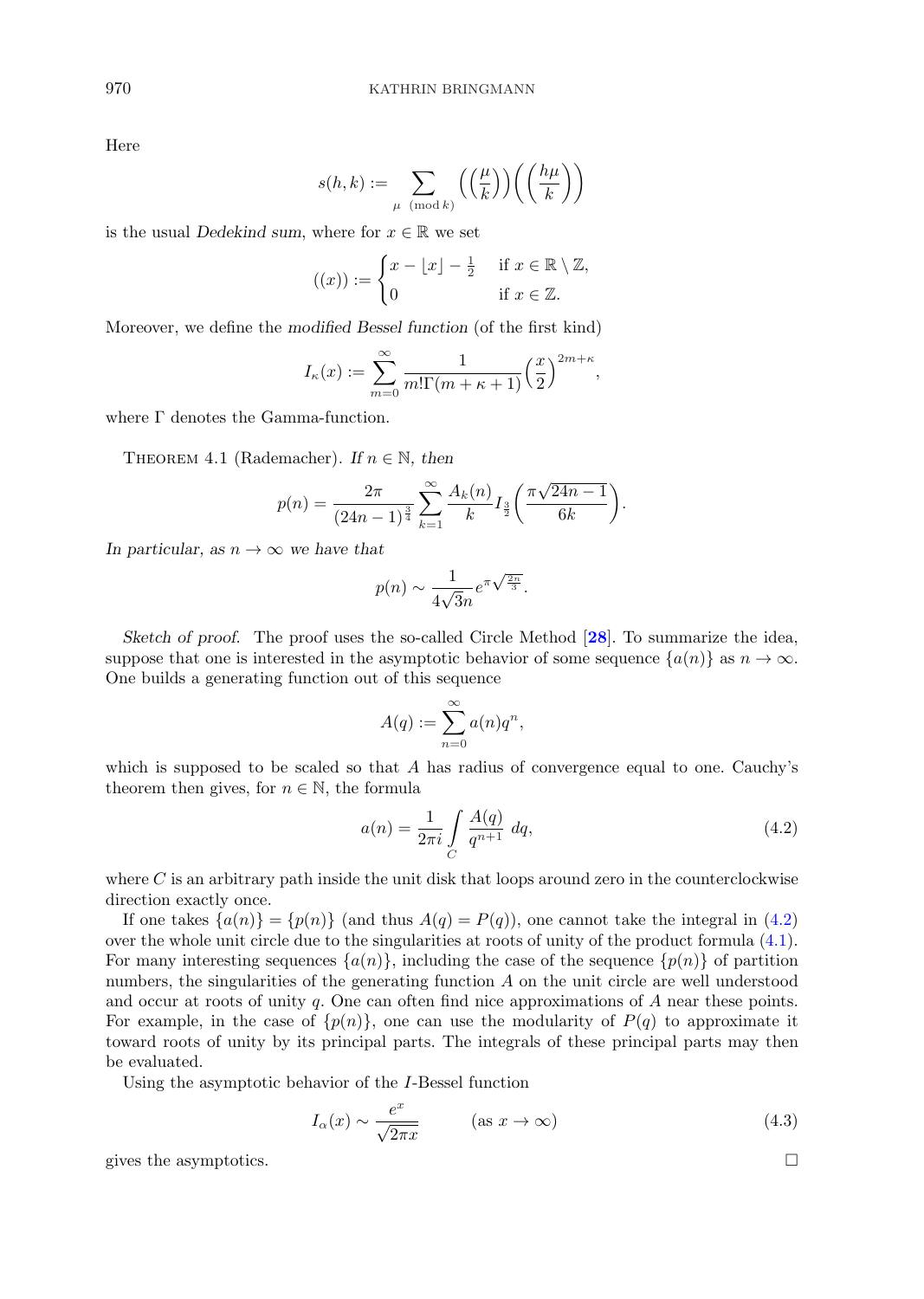<span id="page-8-0"></span>There are general formulas for Fourier coefficients of weakly holomorphic modular forms. Rademacher and Zuckerman [**[38, 44, 45](#page-17-0)**] obtained the following result. For this, define the Klossterman sums

$$
K_k(m, n; c) := \begin{cases} \sum_{d \pmod{c}} e\left(\frac{m\overline{d} + nd}{c}\right) & \text{if } k \in \mathbb{Z}, \\ \sum_{d \pmod{c}} \left(\frac{c}{d}\right) \varepsilon_d^{2k} e\left(\frac{m\overline{d} + nd}{c}\right) & \text{if } k \in \frac{1}{2}\mathbb{Z} \setminus \mathbb{Z}. \end{cases}
$$

Here, for  $d \in \mathbb{Z}$ ,  $\overline{d}$  is such that  $d\overline{d} \equiv 1 \pmod{c}$  and the sum only runs over those d which are coprime to c.

THEOREM 4.2. *If*  $f \in M_k^!$  with  $k \in -\mathbb{N}_0$ , then, for  $n \in \mathbb{N}$ , we have

$$
c_f(n) = 2\pi i^k \sum_{m < 0} c_f(m) \left(\frac{|m|}{n}\right)^{\frac{1-k}{2}} \sum_{c=1}^{\infty} \frac{K_k(m, n; c)}{c} I_{1-k} \left(\frac{4\pi \sqrt{|mn|}}{c}\right).
$$

*In particular, as*  $n \to \infty$ *, we have* 

$$
c_f(n) \sim c_f(n_0) \frac{|n_0|^{\frac{1}{4} - \frac{k}{2}}}{2\sqrt{2\pi}} n^{\frac{k}{2} - \frac{3}{4}} e^{4\pi \sqrt{|n_0| n}},
$$

where  $n_0$  is the smallest negative integer with  $c_f(n_0) \neq 0$ .

To describe an example involving false theta functions, we recall that a finite sequence of positive integers  ${a_j}_{j=1}^s$  is called a *unimodal sequence of size* n if there exists  $k \in \mathbb{N}$  such that  $a_1 \leq a_2 \leq \cdots \leq a_k \geq a_{k+1} \geq \cdots \geq a_s$  and  $a_1 + \cdots + a_s = n$ . Let  $u(n)$  denote the number of unimodal sequences of size n. Then (see, for example, [**[3](#page-16-0)**])

$$
U(q) := \sum_{n=0}^{\infty} u(n)q^n = \frac{1}{(q;q)_{\infty}^2} \sum_{n=1}^{\infty} (-1)^{n+1} q^{\frac{n(n+1)}{2}}.
$$

Note that we may write

$$
U(q) = \frac{i}{2}q^{-\frac{1}{24}}\frac{\psi(\tau)}{\eta(\tau)^2} + \frac{q^{\frac{1}{12}}}{\eta(\tau)^2},
$$

where  $\psi(\tau) := \psi(0;\tau)$  (with  $\psi(z;\tau)$  defined in [\(3.1\)](#page-5-0)). The asymptotic main term of  $u(n)$  was determined by Auluck [**[3](#page-16-0)**] as

$$
u(n) = \frac{1}{8 \cdot 3^{\frac{3}{4}} n^{\frac{5}{4}}} e^{2\pi \sqrt{\frac{n}{3}}} \left( 1 + O\left( n^{-\frac{1}{2}} \right) \right).
$$
 (4.4)

This result was then generalized by Wright [**[40](#page-17-0)**], who gave the asymptotic expansion to all orders of n for the leading exponential term. Using the modularity of  $U(q)$ , Nazaroglu and the author proved an exact formula for  $u(n)$  [[13](#page-16-0)]. Our expression is analogous to the exact formula in Theorem [4.1.](#page-7-0) To state the exact formula for  $u(n)$ , we define for  $n, r \in \mathbb{Z}$  and  $k \in \mathbb{N}$ the Kloosterman sums

$$
K_k(n) := i \sum_{\substack{0 \le h < k \\ \gcd(h,k)=1}} \nu_\eta(M_{h,k})^2 \zeta_{12k}^{-(12n-1)h-h'},
$$
\n
$$
K_k(n,r) := e^{\frac{3\pi i}{4}} (-1)^r \sum_{\substack{0 \le h < k \\ \gcd(h,k)=1}} \nu_\eta(M_{h,k})^{-1} \zeta_{24k}^{-(24n+1)h + (12r^2+12r+1)h'},
$$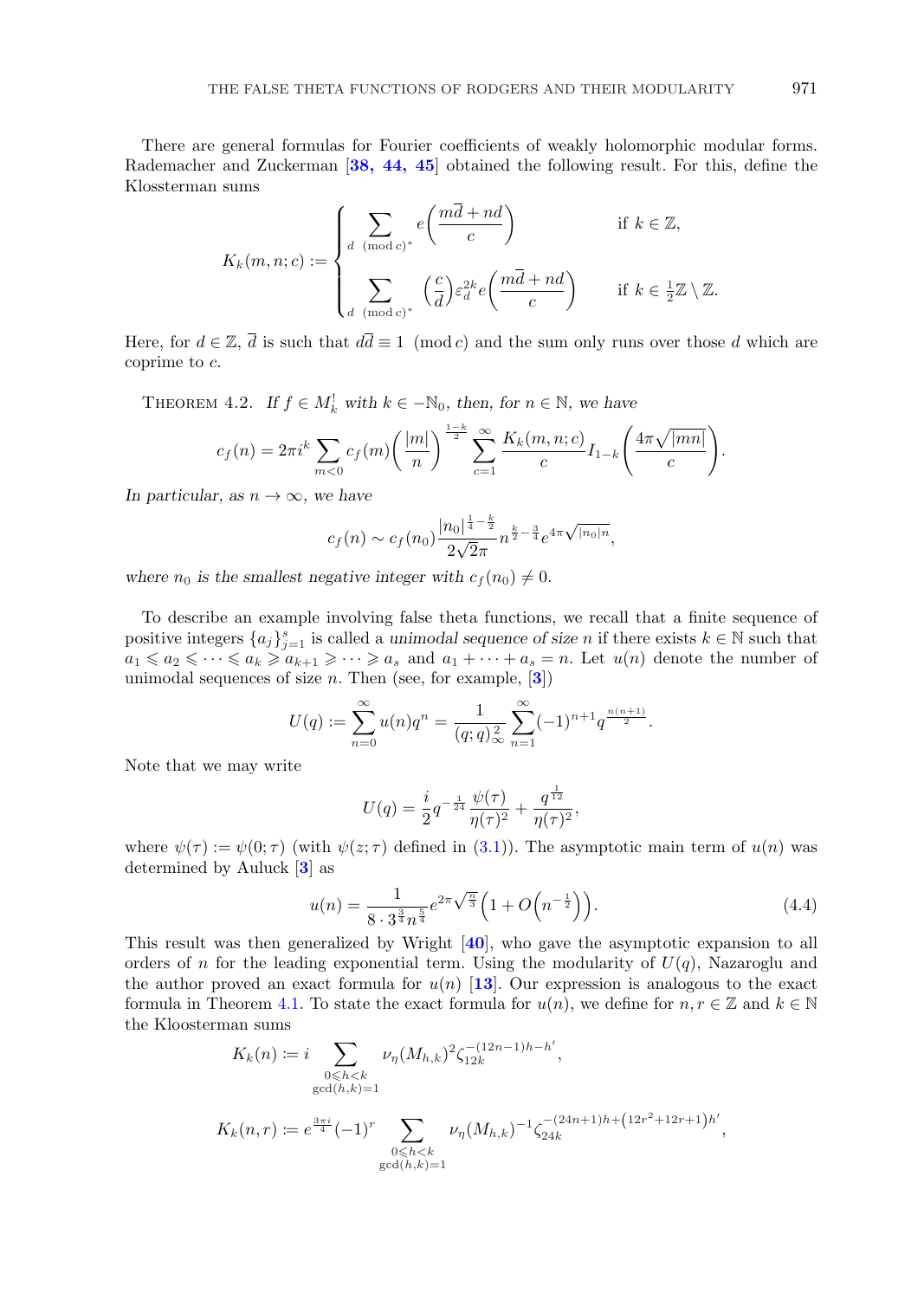<span id="page-9-0"></span>where h' is a solution of  $hh' \equiv -1 \pmod{k}$ ,  $M_{h,k} := \binom{h' - h h' + 1}{-h}$ ,  $\zeta_{\ell} := e^{\frac{2\pi i}{\ell}}$  for  $\ell \in \mathbb{N}$  and  $\nu_{\eta}$ is the multiplier system for  $\eta$ . In particular, for  $M = \begin{pmatrix} a & b \\ c & d \end{pmatrix}$  with  $c > 0$  it is given by (see [[2](#page-16-0), Theorem 3.4])

$$
\nu_{\eta}(M) := \exp\left(\pi i \left(\frac{a+d}{12c} - \frac{1}{4} + s(-d, c)\right)\right), \quad \text{where } s(h, k) := \sum_{r=1}^{k-1} \frac{r}{k} \left(\frac{hr}{k} - \left\lfloor \frac{hr}{k} \right\rfloor - \frac{1}{2}\right).
$$

We then have the following expression for  $u(n)$ .

Theorem 4.3. *We have*

$$
u(n) = \frac{2\pi}{12n-1} \sum_{k\geqslant 1} \frac{K_k(n)}{k} I_2\left(\frac{\pi}{3k}\sqrt{12n-1}\right) - \frac{\pi}{2^{\frac{3}{4}}\sqrt{3}(24n+1)^{\frac{3}{4}}}\sum_{k\geqslant 1} \sum_{r \pmod{2k}} \frac{K_k(n,r)}{k^2}
$$

$$
\times \int_{-1}^1 \left(1-x^2\right)^{\frac{3}{4}} \cot\left(\frac{\pi}{2k}\left(\frac{x}{\sqrt{6}}-r-\frac{1}{2}\right)\right) I_{\frac{3}{2}}\left(\frac{\pi}{3\sqrt{2}k}\sqrt{(24n+1)(1-x^2)}\right) dx.
$$

*Sketch of proof.* Define for  $\varrho \in \mathbb{Q}$ 

$$
f(\tau) := -\frac{i}{2} \frac{\psi(\tau)}{\eta(\tau)^2}, \quad g(\tau) := \frac{1}{\eta(\tau)^2}, \quad \text{and} \quad \mathcal{E}_{\varrho}(\tau) := \int_{\varrho}^{\tau + i\infty + \varepsilon} \frac{\eta(\mathfrak{z})^3}{\sqrt{i(\mathfrak{z} - \tau)}} d\mathfrak{z},
$$

where the integration path avoids the branch-cut. To apply the Circle Method we first determine the "false" modular behavior of f. Using Theorem [3.1,](#page-5-0) one may show that  $\phi$ %, for  $M = \begin{pmatrix} a & b \\ c & d \end{pmatrix} \in SL_2(\mathbb{Z})$  with  $c > 0$ ,

$$
f(\tau) = e^{\frac{\pi i}{4}} \nu_{\eta}(M)^{-1} \sqrt{-i(c\tau + d)} \bigg( f\bigg(\frac{a\tau + b}{c\tau + d}\bigg) - \frac{1}{2} g\bigg(\frac{a\tau + b}{c\tau + d}\bigg) \mathcal{E}_{\frac{a}{c}}\bigg(\frac{a\tau + b}{c\tau + d}\bigg) \bigg).
$$

We next rewrite the error integrals  $\mathcal{E}_{\varrho}$  as "Mordell-type integrals." One can prove that, for  $V \in \mathbb{C}$  with  $\text{Re}(V) > 0$ ,

$$
\mathcal{E}_{\varrho}(\varrho+iV) = -\frac{i}{\pi} \sum_{n \in \mathbb{Z}} (-1)^n e^{\pi i \left(n + \frac{1}{2}\right)^2 \varrho} \lim_{\varepsilon \to 0^+} \int_{-\infty}^{\infty} \frac{e^{-\pi V x^2}}{x - \left(n + \frac{1}{2}\right)(1 + i\varepsilon)} dx.
$$

Write  $\rho = \frac{h'}{k}$  where h', k are integers satisfying gcd(h', k) = 1 and k > 0. Given a real number d with  $0 \leq d < \frac{1}{8}$  we split

$$
e^{2\pi dV} \mathcal{E}_{\frac{h'}{k}}\left(\frac{h'}{k}+iV\right) = \mathcal{E}_{\frac{h'}{k},d}^*\left(\frac{h'}{k}+iV\right) + \mathcal{E}_{\frac{h'}{k},d}^{\text{e}}\left(\frac{h'}{k}+iV\right),\,
$$

where

$$
\mathcal{E}_{\frac{h'}{k},d}^{*}\left(\frac{h'}{k}+iV\right) := \frac{e^{2\pi d V}}{\pi i} \sum_{n\in\mathbb{Z}} (-1)^{n} e^{\pi i \left(n+\frac{1}{2}\right)^{2} \frac{h'}{k}} \lim_{\varepsilon\to 0^{+}} \int_{-\sqrt{2d}}^{\sqrt{2d}} \frac{e^{-\pi Vx^{2}}}{x-\left(n+\frac{1}{2}\right)(1+i\varepsilon)} dx,
$$
  

$$
\mathcal{E}_{\frac{h'}{k},d}^{e}\left(\frac{h'}{k}+iV\right) := \frac{e^{2\pi d V}}{\pi i} \sum_{n\in\mathbb{Z}} (-1)^{n} e^{\pi i \left(n+\frac{1}{2}\right)^{2} \frac{h'}{k}} \lim_{\varepsilon\to 0^{+}} \int_{|x|\geqslant\sqrt{2d}} \frac{e^{-\pi Vx^{2}}}{x-\left(n+\frac{1}{2}\right)(1+i\varepsilon)} dx.
$$

One can show that for  $0 \leq d < \frac{1}{8}$ ,  $h', k \in \mathbb{Z}$ ,  $\gcd(h', k) = 1$ ,  $k > 0$ , and  $\text{Re}(V) \geq 1$  we have

$$
\mathcal{E}^{\mathsf{e}}_{\frac{h'}{k},d}\bigg(\frac{h'}{k}+iV\bigg)=O(\log(k)),
$$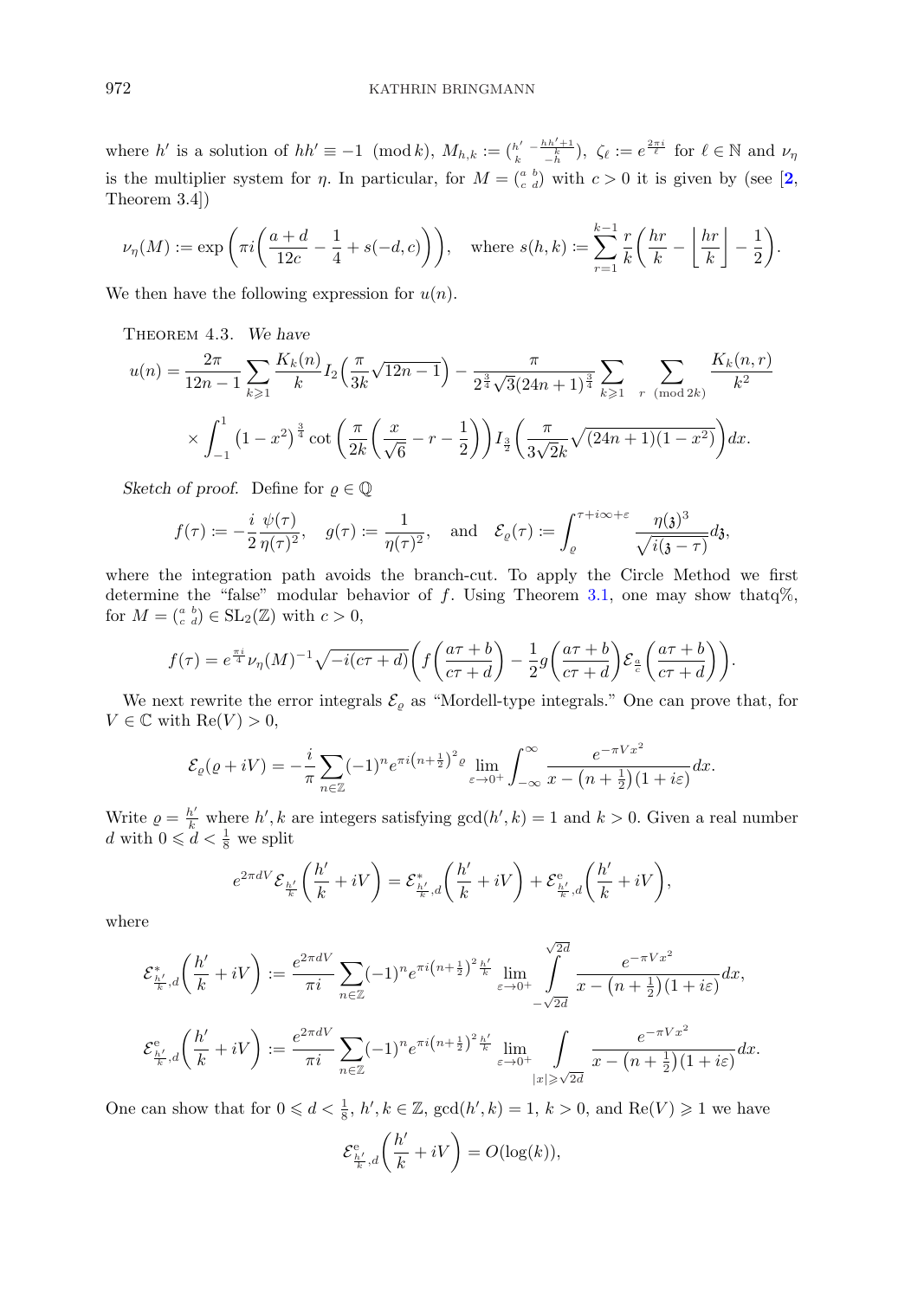<span id="page-10-0"></span>where the bound is independent of  $h'$  and  $V$ . One can then use the Circle Method; the main difficulty is that one has to approximate the additional integrals  $\mathcal{E}^*_{\frac{h'}{d'},d}$ .

Using  $(4.3)$ , the contribution from  $k = 1$  in Theorem [4.3](#page-9-0) gives the asymptotic main term.

Corollary 4.4. *The asymptotic* [\(4](#page-8-0)*.*4) *holds.*

### 5. *Quantum modular forms*

Another consequence of our completions is the proof of quantum modularity of false theta functions. Recall that a *quantum modular form* of weight  $k \in \frac{1}{2}\mathbb{Z}$  is a function  $f : \mathbb{P}^1(\mathbb{Q}) \setminus S \to$ C for some discrete subsets S of Q such that for all  $M = \begin{pmatrix} a & b \\ c & d \end{pmatrix} \in \Gamma$  (some congruence subgroup of  $SL_2(\mathbb{Z})$ , the function

$$
f(x) - \chi^{-1}(M)(cx + d)^{-k} f\left(\frac{ax + b}{cx + d}\right)
$$

for certain multipliers  $\chi$ , satisfies a suitable property of continuity or analytically in  $\mathbb{R}$ .

For simplicity we consider a special family studied by Milas and the author [**[12](#page-16-0)**]. Define, for  $j \in \mathbb{Z}$  and  $N \in \mathbb{N}_{>1}$ ,

$$
F_{j,N}(\tau) \coloneqq \sum_{\substack{n \in \mathbb{Z} \\ n \equiv j \pmod{2N}}} \operatorname{sgn}(n) q^{\frac{n^2}{4N}}.
$$

In fact, we can further restrict to  $1 \leq j \leq N - 1$ , because  $F_{j,N} = -F_{-j,N}$  and  $F_{j+2N,N} = F_{j,N}$ . We first describe the classical proof of quantum modularity. In [**[12](#page-16-0)**] (following [**[42](#page-17-0)**]) it was shown (using the Euler–Maclaurin summation formula) that  $F_{j,N}$  has an asymptotic expansion of the shape

$$
F_{j,N}\left(it+\frac{h}{k}\right) \sim \sum_{m\geqslant 0} a_{h,k}(m)t^m \quad (t\to 0^+).
$$

Now one can find the following "companion" for  $F_{j,N}$ :

$$
F_{j,N}^*(\tau) := \frac{1}{\sqrt{\pi}} \sum_{\substack{n \in \mathbb{Z} \\ n \equiv j \pmod{2N}}} \text{sgn}(n) \Gamma\left(\frac{1}{2}, \frac{\pi n^2 \tau_2}{N}\right) q^{-\frac{n^2}{4N}}.
$$

To be more precise

$$
F_{j,N}^*\left(it-\frac{h}{k}\right) \sim \sum_{m\geqslant 0} a_{h,k}(m)(-t)^m \quad (t\to 0^+).
$$

Using the weight  $\frac{3}{2}$  unary theta functions

$$
f_{j,N}(\tau) := \frac{1}{2N} \sum_{\substack{n \in \mathbb{Z} \\ n \equiv j \pmod{2N}}} n q^{\frac{n^2}{4N}},
$$

one can write

$$
F_{j,N}^*(\tau) = -i\sqrt{2N} \int_{-\overline{\tau}}^{i\infty} \frac{f_{j,N}(w)}{\sqrt{-i(w+\tau)}} dw.
$$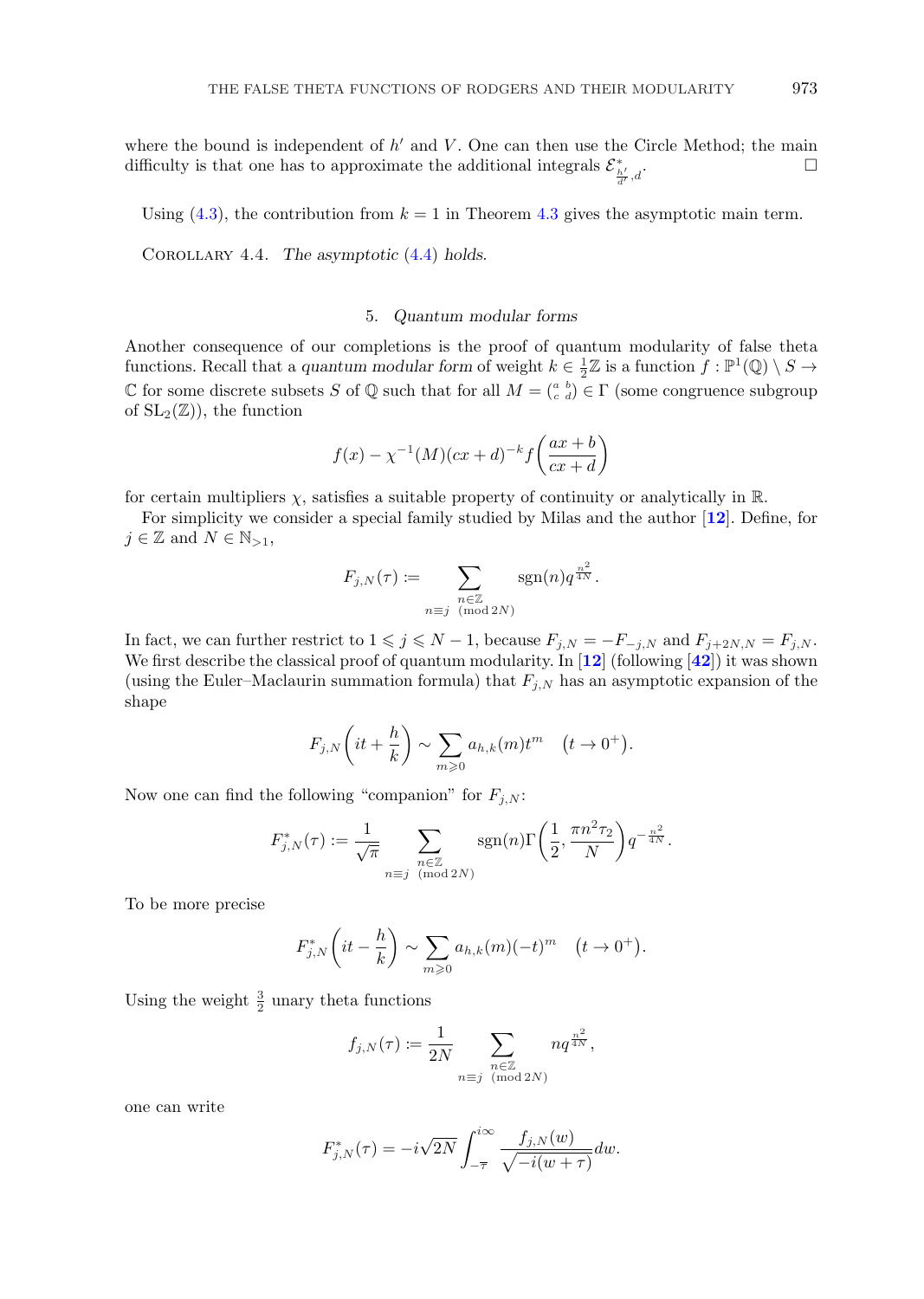<span id="page-11-0"></span>Quantum modularity now follows from the modularity properties of  $f_{j,N}$  (which is implied from  $(2.1)$ ). In particular, we have

$$
f_{j,N}(\tau) = \sqrt{\frac{2}{N}} (-i\tau)^{-\frac{3}{2}} \sum_{k=1}^{N-1} \sin\left(\frac{\pi jk}{N}\right) f_{k,N}\left(-\frac{1}{\tau}\right).
$$

From this one may conclude that

$$
F_{j,N}^*(\tau) - \frac{1}{\sqrt{-i\tau}} \sqrt{\frac{2}{N}} \sum_{k=1}^{N-1} \sin\left(\frac{\pi j k}{N}\right) F_{k,N}^*\left(-\frac{1}{\tau}\right) = i\sqrt{2} \int_0^{i\infty} \frac{f_{j,N}(w)}{\sqrt{-i(w+\tau)}} dw.
$$

In [**[7](#page-16-0)**] a two-dimensional example was considered. The proof was, however, very technical and the hard part was to find the corresponding companion. Therefore we developed a more systematic approach in [**[13](#page-16-0)**] which used the transformation behavior of false theta functions on the upper-half plane. To state this, define for  $M = \begin{pmatrix} a & b \\ c & d \end{pmatrix} \in SL_2(\mathbb{Z}),$ 

$$
\psi_{j,r}(M) := \begin{cases} e^{2\pi i a b \frac{j^2}{4N}} e^{-\frac{\pi i}{4} (1 - \text{sgn}(d))} \delta_{j,r} & \text{if } c = 0, \\ e^{-\frac{3\pi i}{4} \text{sgn}(c)} \sqrt{\frac{2}{N|c|}} \sum_{k=0}^{|c|-1} e^{\frac{\pi i}{2Nc} (a(2Nk+j)^2 + dr^2)} \sin\left(\frac{\pi r (2Nk+j)}{N|c|}\right) & \text{if } c \neq 0, \end{cases}
$$

where  $\delta_{i,r} = 1$  if  $j = r$  and 0 otherwise. Using Theorem [3.1,](#page-5-0) one can show the following theorem.

THEOREM 5.1. *For*  $M = \begin{pmatrix} a & b \\ c & d \end{pmatrix} \in SL_2(\mathbb{Z})$ , we have

$$
F_{j,N}(\tau) - \text{sgn}(c\tau_1 + d)(c\tau + d)^{-\frac{1}{2}} \sum_{r=1}^{N-1} \psi_{j,r}(M^{-1}) F_{r,N}\left(\frac{a\tau + b}{c\tau + d}\right) = -i\sqrt{2N} \int_{-\frac{d}{c}}^{i\infty} \frac{f_{j,N}(\mathfrak{z})}{\sqrt{-i(\mathfrak{z}-\tau)}} d\mathfrak{z},
$$

*where the integration path avoids the branch cut defined by*  $\sqrt{-i(j-\tau)}$ *.* 

As a corollary we obtain quantum modular properties of  $F_{j,N}$ .

COROLLARY 5.2. The functions  $F_{i,N}$  are vector-valued quantum modular forms with *quantum set* Q*.*

#### 6. *Fourier coefficients of meromorphic Jacobi forms*

Recall the theta decomposition for holomorphic Jacobi forms given in [\(2.7\)](#page-4-0). This implies that Fourier coefficients of holomorphic Jacobi forms are modular forms. If  $\phi$  has poles in the elliptic variable, the story becomes more complicated. In this case, the Fourier coefficients (see  $(6.3)$ ) depend on the choice of range of  $z$  and are not modular. Such coefficients showed up in the study of the mock theta functions of Ramanujan in [**[46](#page-17-0)**]. Meromorphic Jacobi forms also played a key role in the study of Kac–Wakimoto characters [**[31](#page-17-0)**]. Kac and Wakimoto asked for modularity properties of these characters; this question was answered in [**[6, 34](#page-16-0)**], when the meromorphic Jacobi form has positive index.

In [**[5](#page-16-0)**], Creutzig, Rolen, and the author considered Kac–Wakimoto characters for negative index which are, for  $M, N \in \mathbb{N}_0$  and after a change of variables, given by

$$
\phi_{M,N}(z) = \phi_{M,N}(z;\tau) := \frac{\vartheta(z+\frac{1}{2};\tau)^M}{\vartheta(z;\tau)^N}.
$$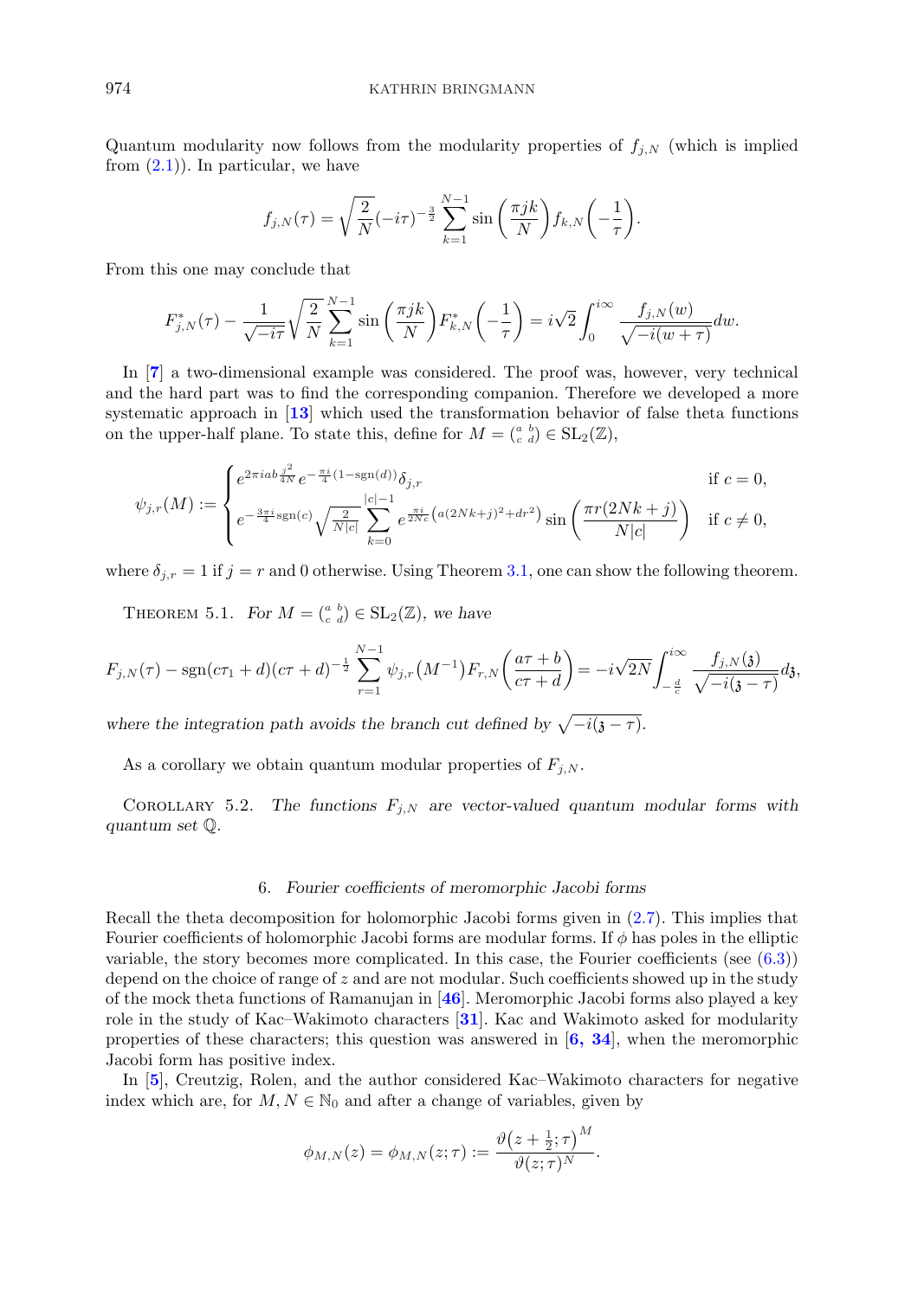<span id="page-12-0"></span>In [**[15](#page-16-0)**], we offered a completely general picture for negative index Jacobi forms. To describe our results, we let  $m \in \{-\frac{1}{2}\mathbb{N} \text{ and } \varepsilon \in \{0,1\}$ , and consider meromorphic functions  $\phi : \mathbb{C} \to \mathbb{C}$ that satisfy the elliptic transformation law (extending  $(2.3)$  and suppressing  $\tau$ )

$$
\phi(z + \lambda \tau + \mu) = (-1)^{2m\mu + \varepsilon \lambda} e^{-2\pi i m \left(\lambda^2 \tau + 2\lambda z\right)} \phi(z). \tag{6.1}
$$

For example,  $\phi_{M,N}$  transforms according to (6.1) with  $m = \frac{M-N}{2}$  and  $\varepsilon = \varepsilon(N) \in \{0,1\}$  with  $\varepsilon(N) \equiv N \pmod{2}$ . Note that a Jacobi form also satisfies a modular transformation law (in the suppressed variable  $\tau$ ), but for our main result, only (6.1) has to be assumed.

We now define  $\mathcal{D}_x := \frac{1}{2\pi i} \frac{\partial}{\partial x}$  for a general variable x, and consider the level 2M Appell–Lerch sum given for  $M \in \frac{1}{2} \mathbb{N}$  and  $z_1, z_2 \in \mathbb{C}$  by  $(\zeta_j := e^{2\pi i z_j})^{\dagger}$ 

$$
F_{M,\varepsilon}(z_1,z_2)=F_{M,\varepsilon}(z_1,z_2;\tau):=\left(\zeta_1\zeta_2^{-1}\right)^M\sum_{n\in\mathbb{Z}}\frac{(-1)^{\varepsilon n}\zeta_2^{-2Mn}q^{Mn(n+1)}}{1-\zeta_1\zeta_2^{-1}q^n}.
$$

We have the elliptic transformation property

$$
F_{M,\varepsilon}(z_1, z_2 + \lambda \tau + \mu) = (-1)^{2M\mu + \varepsilon \lambda} e^{-2\pi i M \left(\lambda^2 \tau + 2\lambda z_2\right)} F_{M,\varepsilon}(z_1, z_2),\tag{6.2}
$$

for all  $\lambda, \mu \in \mathbb{Z}$ . Furthermore,  $z_2 \mapsto F_{M,\varepsilon}(z_1, z_2)$  is a meromorphic function having only simple poles in  $\mathbb{Z}\tau + \mathbb{Z} + z$  and residue  $\frac{1}{2\pi i}$  in  $z_2 = z$ . Let  $D_{j,w} = D_{j,w}(\tau)$  be the  $-j$ th Laurent coefficient of  $\phi$  around  $z_1 = w$ ,  $s_{z_0, \tau}$  gives the locations of a set of representatives of the poles of  $\phi$ , and  $P_{z_0}$  is a fundamental parallelogram for the lattice  $\mathbb{Z}\tau + \mathbb{Z}$ . Further note that in the following theorem, although the dependence on  $\tau$  is suppressed, both sides of (6.1) depend on  $\tau.$ 

THEOREM 6.1. Let  $m \in -\frac{1}{2}\mathbb{N}$  and  $\varepsilon \in \{0,1\}$ , and suppose that  $z_0$  is chosen so that  $\phi$  has *no poles on*  $\partial P_{z_0}$ *. If*  $\phi$  *is a meromorphic function satisfying* (6*.*1)*, then* 

$$
\phi(z) = - \sum_{z_1 \in s_{z_0, \tau}} \sum_{n \in \mathbb{N}} \frac{D_{n, z_1}}{(n-1)!} \big[ \mathcal{D}_{z_2}^{n-1}(F_{-m, \varepsilon}(z, z_2)) \big]_{z_2 = z_1}.
$$

REMARK. As  $\phi$  is a meromorphic function, there are only finitely many non-zero terms in the sum over  $n$  in the right-hand side in Theorem 6.1.

*Proof of Theorem* 6.1. Let  $z \in \mathbb{C}$  be such that  $\phi$  is holomorphic in z. Furthermore let  $z_0 \in \mathbb{C}$ be such that without loss of generality  $z \in P_{z_0}$  and that  $\phi$  has no poles on the boundary of  $P_{z_0}$ . We consider the integral

$$
\int_{\partial P_{z_0}} \phi(w) F_{-m,\varepsilon}(z,w) dw,
$$

which we compute in two different ways: on the one hand, the integral vanishes since by equations  $(6.1)$  and  $(6.2)$  the integrand is both 1- and  $\tau$ -periodic. On the other hand, by the Residue Theorem,

$$
\int_{\partial P_{z_0}} \phi(w) F_{-m,\varepsilon}(z,w) dw = \phi(z) + 2\pi i \sum_{z_1 \in s_{z_0,\tau}} \text{Res}_{z_2 = z_1} (\phi(z_2) F_{-m,\varepsilon}(z,z_2))
$$

and thus, we get

$$
\phi(z) = -2\pi i \sum_{z_1 \in s_{z_0, \tau}} \text{Res}_{z_2 = z_1} (\phi(z_2) F_{-m,\varepsilon}(z,z_2)).
$$

<sup>&</sup>lt;sup>†</sup>Note that now  $z_1, z_2 \in \mathbb{C}$  and are not to be confused with the real and imaginary part of z in the previous sections.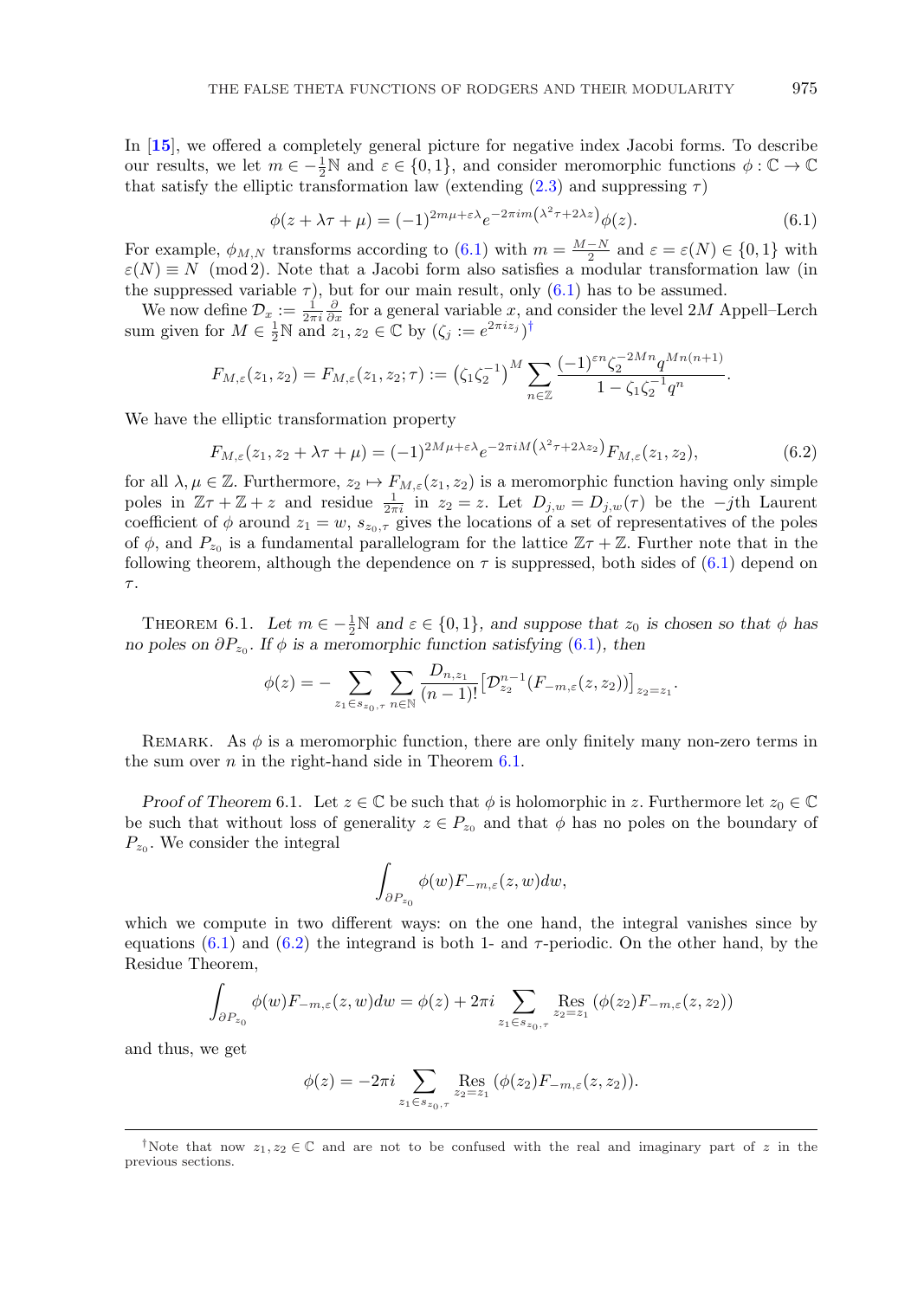<span id="page-13-0"></span>The theorem now follows immediately by inserting the definition of the Laurent coefficients  $D_{n,z_1}$ .

Applying this result to the Kac–Wakimoto characters  $\phi_{M,N}$  yields the following.

COROLLARY 6.2. *For*  $M \in \mathbb{N}_0$  and  $N \in \mathbb{N}$  with  $M < N$ , we have the decomposition

$$
\phi_{M,N}(z) = -\sum_{n=1}^{N} \frac{D_{n,0}}{(n-1)!} \Big[ \mathcal{D}_{z_2}^{n-1} \Big( F_{\frac{N-M}{2},\,\varepsilon(N)}(z,z_2) \Big) \Big]_{z_2=0}.
$$

We next find an explicit description for the Fourier coefficients of meromorphic Jacobi forms of negative index. For this, define for  $z_0 \in \mathbb{C}$  and  $\phi$  a function satisfying the transformation in [\(6.1\)](#page-12-0) with  $m \in \frac{1}{2}\mathbb{Z}$  and  $\varepsilon \in \{0,1\}$ , the (slightly modified) Fourier coefficients by

$$
h_{\ell}(\tau) = h_{\ell, z_0}(\tau) := q^{-\frac{\ell^2}{4m}} \int_{z_0}^{z_0+1} \phi(z; \tau) e^{-2\pi i \ell z} dz,
$$
\n(6.3)

where  $\ell \in \mathbb{Z} + m$ . Here, the path of integration is the straight line connecting  $z_0$  and  $z_0 + 1$  if there are no poles on this line. If there is a pole on the line which is not an endpoint, then we define the path to be the average of the paths deformed to pass above and below the pole. Finally, if there is a pole at an endpoint, note that the integral (6.3) only depends on the imaginary part of  $z_0$ . Then we replace the path  $[z_0, z_0 + 1]$  with  $[z_0 - \delta, z_0 + 1 - \delta]$  for  $\delta > 0$ sufficiently small such that there is no pole at an endpoint, and then define the integral as above if there is a pole in the interior of the line. We also require the following partial theta functions defined for  $z \in \mathbb{C}$ ,  $\tau \in \mathbb{H}$ ,  $M \in \frac{1}{2}\mathbb{N}$ , and  $\ell \in \mathbb{Z} + M$  by

$$
\vartheta^+_{\ell,\varepsilon,M}(z)=\vartheta^+_{\ell,\varepsilon,M}(z;\tau):=\sum_{n=0}^\infty (-1)^{n\varepsilon}q^{\frac{(2Mn-\ell)^2}{4M}}\zeta^{2Mn-\ell}.
$$

REMARK. Note that

$$
\vartheta_{\ell,\varepsilon,M}^+(z) = \frac{1}{2} \sum_{n \in \mathbb{Z}} \left( \text{sgn}\left(n + \frac{1}{2}\right) + 1 \right) (-1)^{n\varepsilon} q^{\frac{(2Mn - \ell)^2}{4M}} \zeta^{2Mn - \ell}.
$$

So we may write  $\vartheta_{\ell,\varepsilon,M}^+$  as sum of a false Jacobi theta function and an ordinary Jacobi theta function.

THEOREM 6.3. Let  $m \in -\frac{1}{2}\mathbb{N}$  and  $\phi$  be a meromorphic function satisfying [\(6](#page-12-0).1) with  $\varepsilon \in$  $\{0,1\}$ *. If*  $z_0 \in \mathbb{C}$  *is chosen so that*  $\phi$  *has no poles on*  $\partial P_{z_0}$ *, then we have for any*  $\ell \in \mathbb{Z} + m$  *that* 

$$
h_{\ell,z_0}(\tau) = \sum_{z_1 \in s_{z_0,\tau}} \sum_{n \geq 1} \frac{D_{n,z_1}(\tau)}{(n-1)!} \left[ \mathcal{D}_z^{n-1} \left( \vartheta_{\ell,\varepsilon,-m}^+(z;\tau) \right) \right]_{z=z_1}.
$$

REMARK. Proceeding as in Section [3](#page-5-0) (and turning  $\mathcal{D}_z$  into certain invariant operators) one can find completions of the Fourier coefficients  $h_{\ell,z_0}(\tau)$ .

Before giving the proof of Theorem 6.3, we require the following properties of the partial theta functions, which follow from a direct calculation.

LEMMA 6.4. (1) *For*  $\lambda, \mu \in \mathbb{Z}, \ell \in \frac{1}{2}\mathbb{Z}$ *, and*  $M \in \frac{1}{2}\mathbb{N}$ *, we have*  $(-1)^{2\ell\mu}q^{M\lambda^2}\zeta^{2M\lambda}\vartheta^+_{\ell,\varepsilon,M}(z+\lambda\tau+\mu)=\vartheta^+_{\ell-2M\lambda,\varepsilon,M}(z).$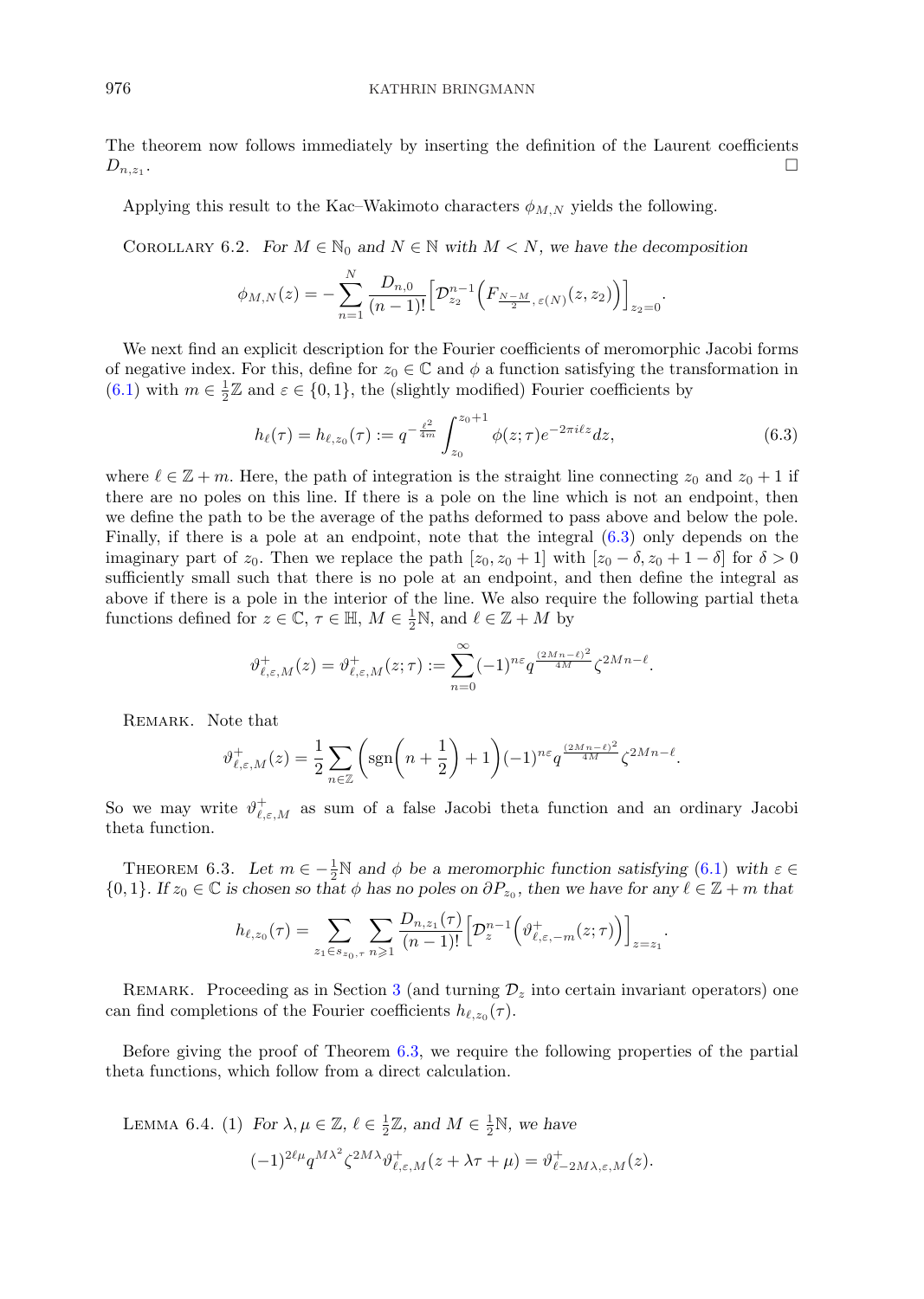<span id="page-14-0"></span>(2) *We have*

 $where$ 

$$
\vartheta_{\ell,\varepsilon,M}^+(z) - (-1)^{\varepsilon} q^M \zeta^{2M} \vartheta_{\ell,\varepsilon,M}^+(z+\tau) = q^{\frac{\ell^2}{4M}} \zeta^{-\ell}.
$$

*Proof of Theorem* 6.3. By the Residue Theorem, we have

$$
\int_{\partial P_{z_0}} \phi(w) \vartheta_{\ell, \varepsilon, -m}^+(w) dw = 2\pi i \sum_{w \in s_{z_0, \tau}} \operatorname{Res}_{z=w} \left( \phi(z) \vartheta_{\ell, \varepsilon, -m}^+(z) \right). \tag{6.4}
$$

On the other hand, we can compute the integral directly. Since  $\phi \vartheta_{\ell,\varepsilon,-m}^+$  is one-periodic, we find, using Lemma 6.4, that

$$
\int_{\partial P_{z_0}} \phi(w) \vartheta_{\ell, \varepsilon, -m}^+(w) dw = \int_{z_0}^{z_0 + 1} \phi(w) \vartheta_{\ell, \varepsilon, -m}^+(w) dw - \int_{z_0 + \tau}^{z_0 + \tau + 1} \phi(w) \vartheta_{\ell, \varepsilon, -m}^+(w) dw
$$
\n
$$
= \int_{z_0}^{z_0 + 1} (\phi(w) \vartheta_{\ell, \varepsilon, -m}^+(w) - \phi(w + \tau) \vartheta_{\ell, \varepsilon, -m}^+(w + \tau)) dw
$$
\n
$$
= \int_{z_0}^{z_0 + 1} \phi(w) (\vartheta_{\ell, \varepsilon, -m}^+(w) - (-1)^\varepsilon e^{-2\pi i m (\tau + 2w)} \vartheta_{\ell, \varepsilon, -m}^+(w + \tau)) dw
$$
\n
$$
= e^{-\frac{\pi i \ell^2 \tau}{2m}} \int_{z_0}^{z_0 + 1} \phi(w) e^{-2\pi i \ell w} dw = h_{\ell, z_0}(\tau).
$$

Comparing with  $(6.4)$  and inserting the definition of the Laurent coefficients of  $\phi$  give the claim.

## 7. *Higher dimensional false theta functions*

We next turn to higher dimensional false theta functions. In [**[8](#page-16-0)**], we expressed under quite general conditions, rank two false theta functions as iterated, holomorphic, Eichler-type integrals. This provided a new method for examining their modular properties and we applied it in a variety of situations where rank two false theta functions arose.

A key step in our proof is the following sign-lemma.

LEMMA 7.1. *For*  $\ell_1, \ell_2 \in \mathbb{R}, \kappa \in \mathbb{R}, \text{ with } (\ell_1, \ell_2 + \kappa \ell_1) \neq (0, 0), \text{ we have}$ 

$$
sgn(\ell_1)sgn(\ell_2 + \kappa\ell_1)q^{\frac{\ell_1^2}{2} + \frac{\ell_2^2}{2}} = \int_{\tau}^{\tau + i\infty} \frac{\ell_1 e^{\pi i \ell_1^2 w_1}}{\sqrt{i(w_1 - \tau)}} \int_{\tau}^{w_1} \frac{\ell_2 e^{\pi i \ell_2^2 w_2}}{\sqrt{i(w_2 - \tau)}} dw_2 dw_1 + \int_{\tau}^{\tau + i\infty} \frac{m_1 e^{\pi i m_1^2 w_1}}{\sqrt{i(w_1 - \tau)}} \int_{\tau}^{w_1} \frac{m_2 e^{\pi i m_2^2 w_2}}{\sqrt{i(w_2 - \tau)}} dw_2 dw_1 + \frac{2}{\pi} \arctan(\kappa) q^{\frac{\ell_1^2}{2} + \frac{\ell_2^2}{2}}, m_1 := \frac{\ell_2 + \kappa \ell_1}{\sqrt{1 + \kappa^2}} \text{ and } m_2 := \frac{\ell_1 - \kappa \ell_2}{\sqrt{1 + \kappa^2}}.
$$

Summing over a shifted lattice then yields two-dimensional Eichler integrals.

We next explain natural occurrences of (higher dimensional) false theta functions. As already seen in Section [6](#page-11-0) (for the one-dimensional case), a rich source for false theta functions is through the Fourier coefficients of meromorphic Jacobi forms with negative index or their multivariable generalizations [**[10, 15](#page-16-0)**]. In vertex algebra theory, important examples of meromorphic Jacobi forms come from characters of irreducible modules for the simple vertex operator algebra  $V_k(\mathfrak{g})$  at an admissible level k. At a boundary admissible level [[30](#page-17-0)], these characters admit a particularly elegant infinite product form. Modular properties of their Fourier coefficients are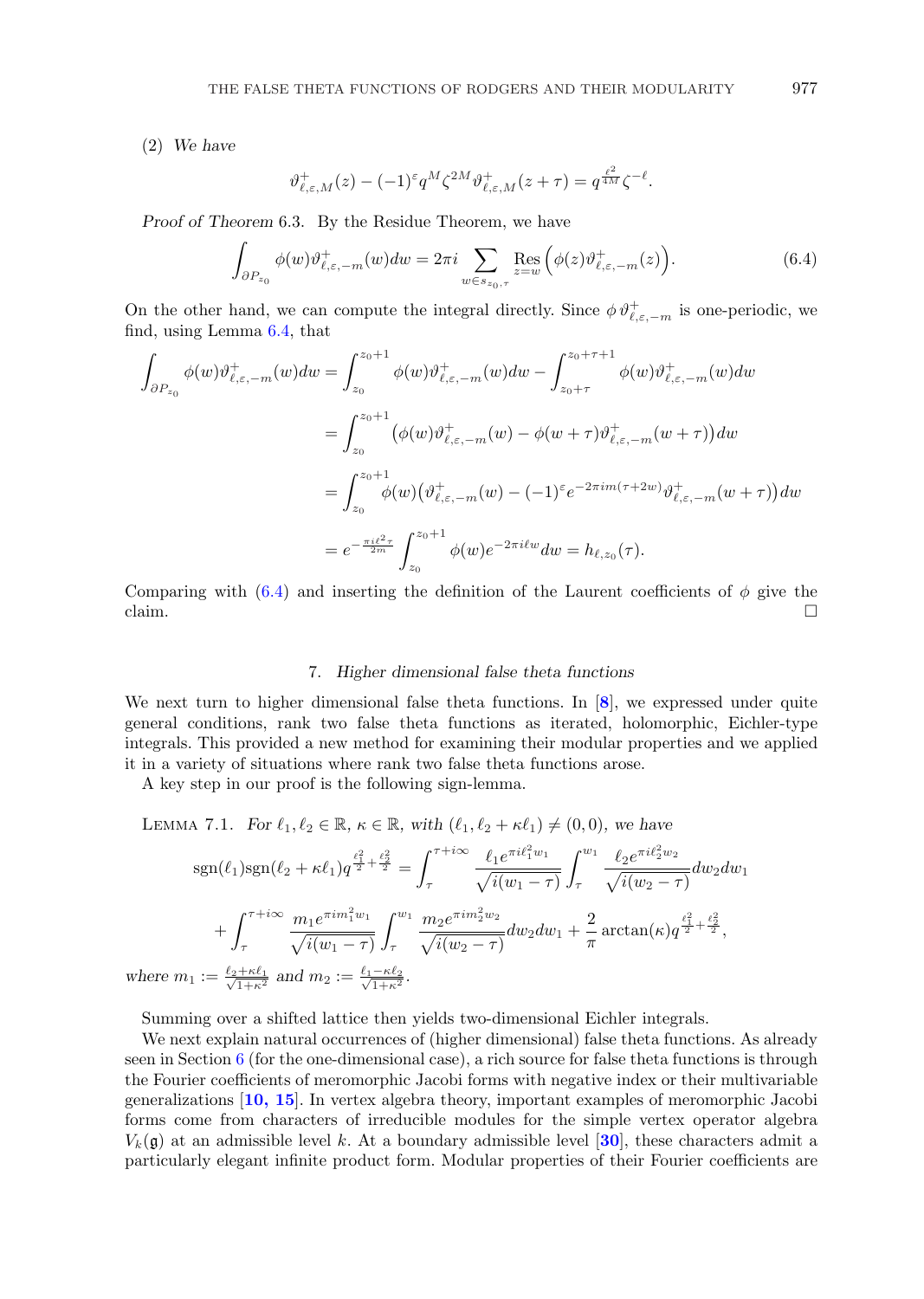understood only for  $\mathfrak{g} = \mathrm{sl}_2$  and  $V_{-\frac{3}{2}}(\mathrm{sl}_3)$ . For the latter, the Fourier coefficients are essentially rank two false theta functions (see [**[10](#page-16-0)**] for more details). On the other extreme, if the level is generic, the character of  $V_k(\mathfrak{g})$  is given by

$$
\operatorname{ch}[V_k(\mathfrak{g})](\zeta;q)] = \frac{q^{-\frac{\dim(g)k}{24(k+h^\vee)}}}{(q;q)_\infty^n \prod_{\alpha \in \Delta_+} (\zeta^\alpha q;q)_\infty \prod_{\alpha \in \Delta_+} (\zeta^{-\alpha}q;q)_\infty},\tag{7.1}
$$

where  $h^{\vee}$  is the dual Coxeter number, and  $\zeta$  are variables parametrizing the set of positive roots  $\Delta_+$  of g. Although (7.1) is not a Jacobi form, a slight modification in the Weyl denominator gives a Jacobi form of negative index. The Fourier coefficients of (7.1) are important because they are essentially characters for the parafermion vertex algebra  $N_k(\mathfrak{g})$  [[21, 22, 29](#page-16-0)], whose character is given by

$$
(q;q)_{\infty}^n \mathrm{CT}_{[\zeta]}(\mathrm{ch}[V_k(\mathfrak{g})](\zeta;q))). \tag{7.2}
$$

This character can be expressed as a linear combination of coefficients of Jacobi forms. As one example we studied modular properties of  $(7.2)$  for types  $A_2$  and  $B_2$ , which leads us to the following result; note that a more precise version of this result was given in [**[10](#page-16-0)**].

THEOREM 7.2. Characters of the parafermion vertex algebras of type  $A_2$  and  $B_2$  can be *written as linear combinations of* (*quasi*)*-modular forms and false theta functions of rank one and two. The rank two pieces in these decompositions can be written as iterated, holomorphic, Eichler-type integrals, which yields the modular transformation properties of these functions.*

Meromorphic Jacobi forms closely related to characters of affine Lie algebras at boundary admissible levels also show up in the computation of the Schur index  $\mathcal{I}(q)$  of 4d  $\mathcal{N}=2$  SCFTs [[4, 16](#page-16-0)]. If refined by flavor symmetries, the Schur index is denoted by  $\mathcal{I}(q, z_1, \ldots, z_n)$ . In [[10](#page-16-0)], we were only interested in the Schur index of some specific superconformal field theorem (SCFTs), called Argyres–Douglas theories of type  $(A_1, D_{2k+2})$ , whose index with two flavors was first computed in [**[16](#page-16-0)**] (see also [**[19](#page-16-0)**]) and later identified with certain vertex algebra characters in [[20](#page-16-0)]. In particular, for  $k = 1$  the index coincides with the character of the aforementioned vertex algebra V<sup>−</sup> <sup>3</sup> <sup>2</sup> (sl3). Our second main result in [**[8](#page-16-0)**] dealt with modularity of Fourier coefficients of these indices.

Theorem 7.3. *The Fourier coefficients of the Schur indices of Argyres–Douglas theories of type*  $(A_1, D_{2k+2})$  *are essentially rank two false theta functions. Moreover, its constant term can be expressed as a double Eichler-type integral.*

The third main result in  $[8]$  $[8]$  $[8]$  concerned the  $\hat{Z}$ -invariants called homological blocks of plumbed 3-invariants introduced recently by Gukov, Pei, Putrov, and Vafa [**[27](#page-17-0)**] and further studied from several viewpoints in [**[11, 17, 24, 26, 27, 32, 35](#page-16-0)**]. For Seifert homology spheres, it is well known that they can be expressed as linear combinations of derivatives of unary false theta functions. Further computations of  $\hat{Z}$ -invariants for certain non-Seifert integral homology spheres were given in [**[11](#page-16-0)**].

Theorem 7.4. *Let* M *be a plumbed* 3*-manifold obtained from a unimodular* H*-graph as in* [**[11](#page-16-0)**]*. Then the* Zˆ*-invariant of* M *has a representation*

$$
\hat{Z}(\tau) = \int_{\tau}^{\tau + i\infty} \int_{\tau}^{w_1} \frac{\Theta_1(w_1, w_2)}{\sqrt{i(w_1 - \tau)}\sqrt{i(w_2 - \tau)}} dw_2 dw_1 + \Theta_2(\tau),
$$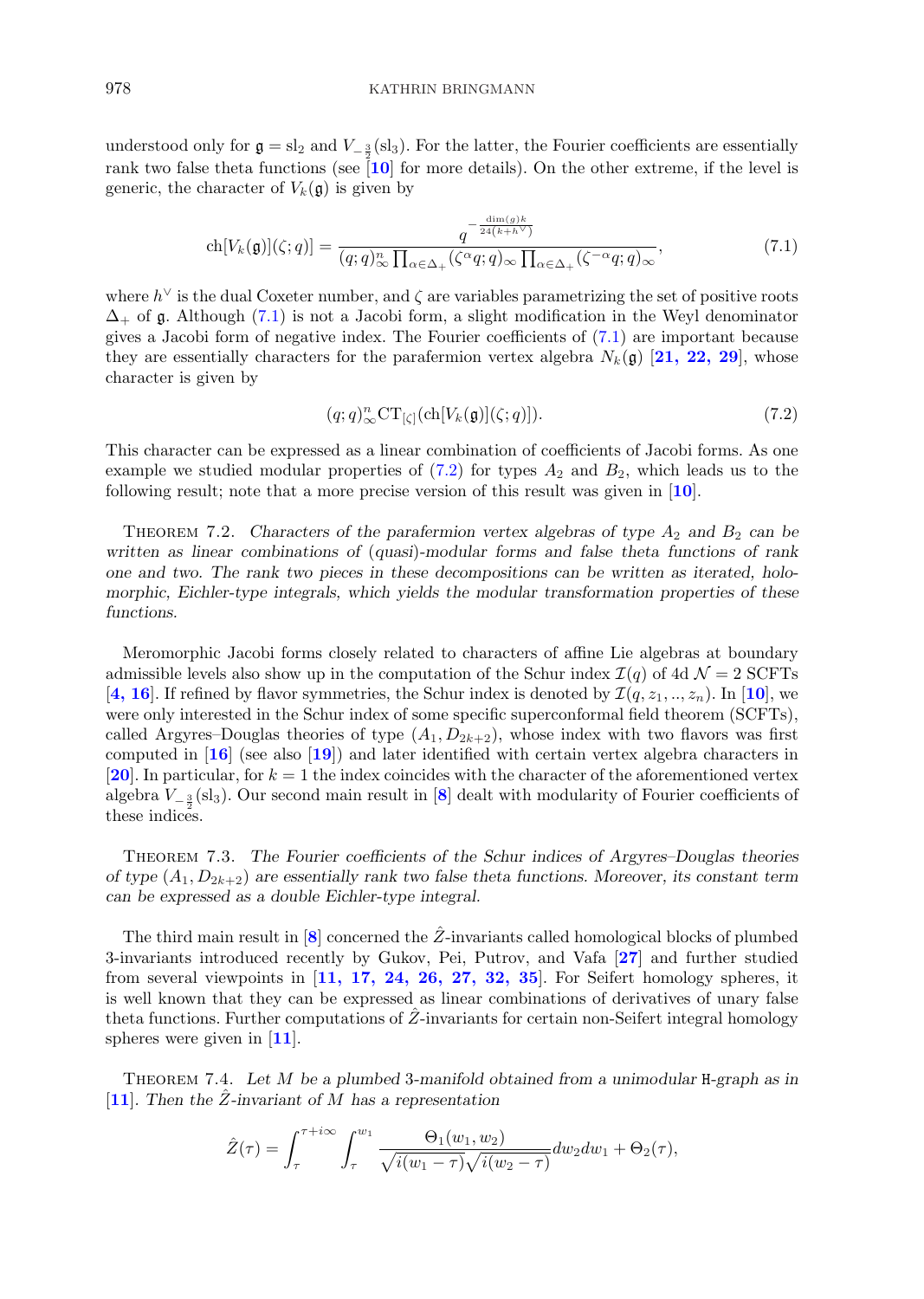<span id="page-16-0"></span>where  $\Theta_1(w_1, w_2)$  *is a linear combination of products of derivatives of unary theta functions in*  $w_1$  and  $w_2$  and  $\Theta_2(\tau)$  is a rank two theta function. Moreover, there is a completion  $\widehat{Z}(\tau,w)$  of  $\hat{Z}$  that transforms like a weight one modular form<sup>†</sup>.

Currently, in [**9**] we are working on building a theory of general false theta functions; this is work in progress.

*Acknowledgement.* The author thanks Walter Bridges, Caner Nazaroglu, and the referee for helpful comments on an earlier version of this paper.

#### *References*

- **1.** A. Andrianov, 'Modular descent and the Saito–Kurokawa conjecture', *Invent. Math.* 53 (1979) 267–280.
- **2.** T. Apostol, *Modular functions and Dirichlet series in number theory*, Graduate Texts in Mathematics 41 (Springer, New York, NY, 1990).
- **3.** F. Auluck, 'On some new types of partitions associated with generalized Ferrers graphs', *Math. Proc. Cambridge Philos. Soc.* 47 (1951) 679–686.
- **4.** C. Beem, M. Lemos, P. Liendo, W. Peelaers, L. Rastelli and B. van Rees, 'Infinite chiral symmetry in four dimensions', *Commun. Math. Phys.* 336 (2015) 1359–1433.
- **5.** K. Bringmann, T. Creutzig and L. Rolen, 'Negative index Jacobi forms and quantum modular forms', *Res. Math. Sci.* 1 (2014).
- **6.** K. Bringmann and A. Folsom, 'Almost harmonic Maass forms and Kac–Wakimoto characters', *J Reine Angew Math* 694 (2014) 179–202.
- **7.** K. Bringmann, J. Kaszian and A. Milas, 'Higher depth quantum modular forms, multiple Eichler integrals, and sl<sup>3</sup> false theta functions', *Res. Math. Sci.* 6 (2019) 1–41.
- **8.** K. Bringmann, J. Kaszian, A. Milas and C. Nazaroglu, 'Integral representations of rank two false theta functions and their modularity properties', submitted for publication.
- **9.** K. Bringmann, J. Kaszian, A. Milas and C. Nazaroglu, 'Higher depth false modular forms', in preparation.
- **10.** K. Bringmann, J. Kaszian, A. Milas and S. Zwegers, 'Rank two false theta functions and Jacobi forms of negative definite matrix index', *Adv. Appl. Math.* 112 (2020) 101946.
- **11.** K. Bringmann, K. Mahlburg and A. Milas, 'Higher depth quantum modular forms and plumbed 3 manifolds', *Lett. Math. Phys.* 110 (2020) 2675–2702.
- **12.** K. Bringmann and A. Milas, 'W-algebras, false theta functions, and quantum modular forms, I', *Int. Math. Res. Not.* 21 (2015) 11351–11387.
- **13.** K. Bringmann and C. Nazaroglu, 'A framework for modular properties of false theta functions', *Res. Math. Sci.* 6 (2019) 1–23.
- **14.** K. Bringmann and K. Ono, 'Dyson's rank and Maass forms', *Ann. Math.* 171 (2010) 419–449.
- **15.** K. Bringmann, L. Rolen and S. Zwegers, 'On the Fourier coefficients of negative index meromorphic Jacobi forms', *Res. Math. Sci.* 3 (2016) 1–9.
- **16.** M. Buican and T. Nishinaka, 'On the superconformal index of Argyres–Douglas theories', *J. Phys. A* 49 (2016) 015401.
- **17.** M. Cheng, S. Chun, F. Ferrari, S. Gukov and S. Harrison, '3d modularity', *J. High Energy Phys.* 10 (2019) 10.
- **18.** M. Cheng, J. Duncan and J. Harvey, 'Umbral moonshine and the Niemeier lattices', *Res. Math. Sci.* 1 (2014) 1–81.
- **19.** C. Cordova and S.-H. Shao, 'Schur indices, BPS particles, and Argyres-Douglas theories', *J. High Energy Phys.* 1 (2016) 40.
- **20.** T. Creutzig, 'W-algebras for Argyres–Douglas theories', *Eur. J. Math.* 3 (2017) 659–690.
- **21.** C. Dong and J. Lepowsky, *Generalized vertex algebras and relative vertex operators*, Vol. 112 (Springer, Cham, 2012).
- **22.** C. Dong and Q. Wang, 'The structure of parafermion vertex operator algebras: general case', *Commun. Math. Phys.* 299 (2010) 783–792.
- 23. M. EICHLER and D. ZAGIER, *The theory of Jacobi forms*, Progress in Mathematics 55 (Birkhäuser Boston, Inc., Boston, MA, 1985). Math. Phys. 299 (2010) 783–792.<br> **23.** M. EICHLER and D. ZAGIER, The theory of Jacobi forms, Progress in Mathematics 55 (Birkhäuser Boston, Inc., Boston, MA, 1985).<br> **24.** T. EKHOLM, A. GRUEN, S. GUKOV, P. KUCHARSKI, S. PA
- counts to quantum modularity', Preprint, 2020, arXiv:2005.13349.
- **25.** B. Gross, W. Kohnen and D. Zagier, 'Heegner points and derivatives of L-series II', *Math. Ann.* 278 (1987) 497–562.
- **26.** S. Gukov and C. Manolescu, 'A two-variable series for knot complements', Preprint, 2019, arXiv:1904.06057.

<sup>&</sup>lt;sup>†</sup>In order to distinguish homological blocks from their modular completion, we use a smaller hat as in  $\hat{Z}$  to denote homological blocks.